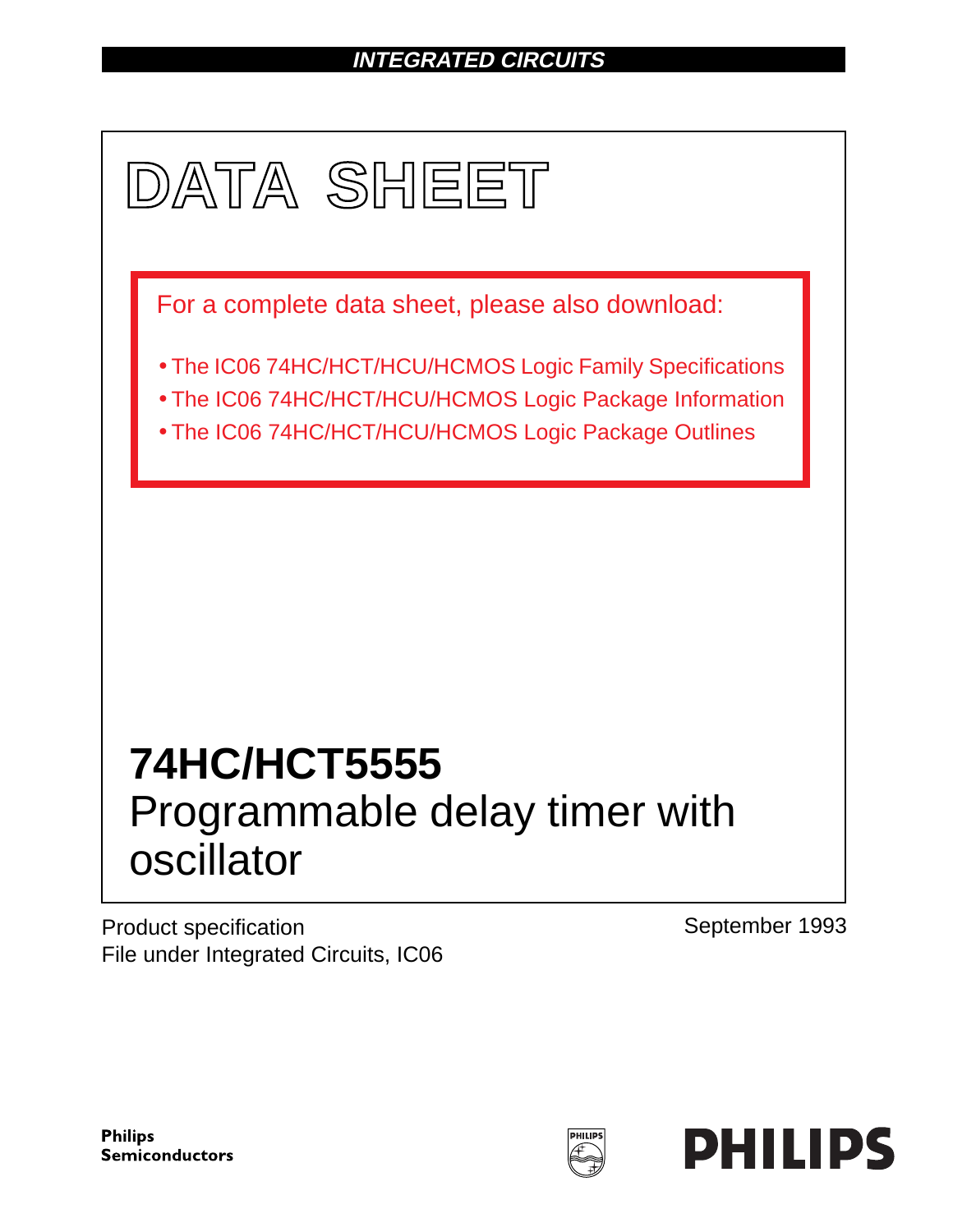### **FEATURES**

- Positive and negative edge triggered
- Retriggerable or non-retriggerable
- Programmable delay minimum: 100 ns

maximum: depends on input frequency and division ratio

- Divide-by range of 2 to  $2^{24}$
- Direct reset terminates output pulse
- Very low power consumption in triggered start mode
- 3 oscillator operating modes:
	- RC oscillator
	- Crystal oscillator
	- External oscillator
- Device is unaffected by variations in temperature and  $V_{CC}$  when using an external oscillator
- Automatic power-ON reset
- Schmitt trigger action on both trigger inputs
- Direct drive for a power transistor
- Low power consumption in active mode with respect to TTL type timers
- High precision due to digital timing
- Output capability: 20 mA
- $\bullet$  I<sub>CC</sub> category: MSI.

#### **APPLICATIONS**

- Motor control
- Attic fan timers
- Delay circuits
- Automotive applications
- Precision timing
- Domestic appliances.

### **GENERAL DESCRIPTION**

The 74HC/HCT5555 are high-speed Si-gate CMOS devices and are pin compatible with low power Schottky TTL (LSTTL). They are specified in compliance with JEDEC standard no. 7A.

The 74HC/HCT5555 are precision programmable delay timers which consist of:

- 24-stage binary counter
- integrated oscillator (using external timing components)

### **QUICK REFERENCE DATA**

GND = 0 V;  $T_{amb}$  = 25 °C;  $t_r = t_f = 6$  ns.

| <b>SYMBOL</b>                      | <b>PARAMETER</b>                            | <b>CONDITIONS</b>                                 |     | TYP. | UNIT |
|------------------------------------|---------------------------------------------|---------------------------------------------------|-----|------|------|
| t <sub>PHL</sub> /t <sub>PLH</sub> | propagation delay                           | $C_L = 15 \text{ pF}$ ;<br>$V_{CC} = 5 \text{ V}$ |     |      |      |
|                                    | A, $\overline{B}$ to $Q/\overline{Q}$       |                                                   | 24  | 24   | ns   |
|                                    | MR to $Q/\overline{Q}$                      |                                                   | 19  | 20   | ns   |
|                                    | RS to $Q/\overline{Q}$                      |                                                   | 26  | 28   | ns   |
| Cı                                 | input capacitance                           |                                                   | 3.5 | 3.5  | рF   |
| $C_{PD}$                           | power dissipation<br>capacitance per buffer | notes 1 and 2                                     | 23  | 36   | pF   |

#### **Notes**

1. C<sub>PD</sub> is used to determine the dynamic power dissipation ( $P_D$  in  $\mu W$ ):

 $P_D = C_{PD} \times V_{CC}^2 \times f_i + \Sigma (C_L \times V_{CC}^2 \times f_o)$  where:

- fi = input frequency in MHz
- $f<sub>o</sub>$  = output frequency in MHz

 $\Sigma$ (C<sub>L</sub> x V<sub>CC</sub><sup>2</sup> x f<sub>o</sub>) = sum of outputs.

 $C_L$  = output load capacitance in pF

- $V_{CC}$  = supply voltage in V
- 2. For HC the condition is  $V_1$  = GND to  $V_{CC}$ For HCT the condition is  $V_1$  = GND to  $V_{CC}$  – 1.5 V.

#### **ORDERING INFORMATION**

| <b>EXTENDED TYPE</b> |             | <b>PACKAGE</b>      |                 |                      |  |  |  |  |  |  |  |
|----------------------|-------------|---------------------|-----------------|----------------------|--|--|--|--|--|--|--|
| <b>NUMBER</b>        | <b>PINS</b> | <b>PIN POSITION</b> | <b>MATERIAL</b> | <b>CODE</b>          |  |  |  |  |  |  |  |
| 74HC/HCT5555N        | 16          | DIL                 | plastic         | SOT38Z               |  |  |  |  |  |  |  |
| 74HC/HCT5555D        | 16          | SO <sub>16</sub>    | plastic         | SOT <sub>109</sub> A |  |  |  |  |  |  |  |

• retriggerable/non-retriggerable

• overriding asynchronous master

• automatic power-ON reset

monostable

reset (MR).

• output control logic • oscillator control logic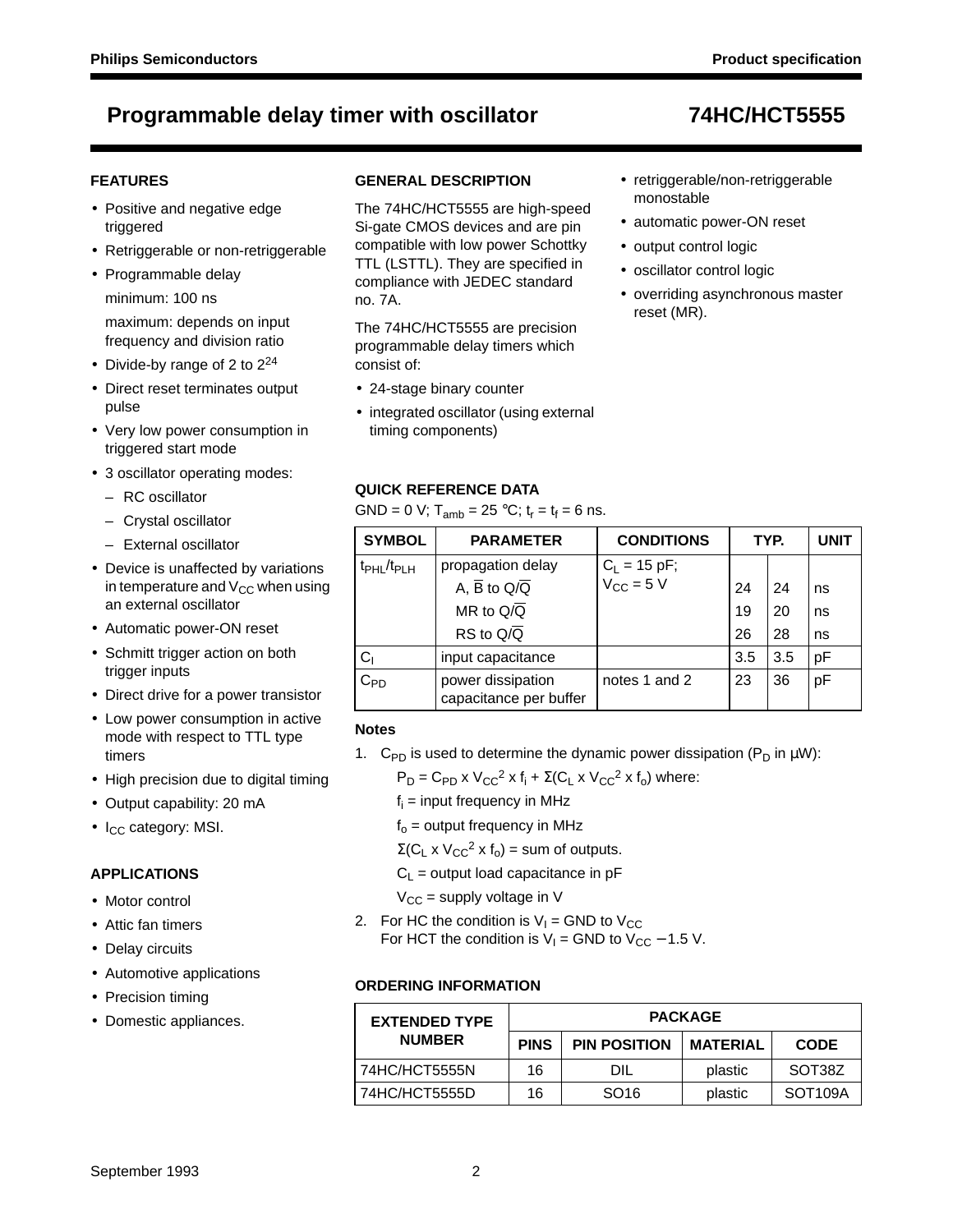### **PINNING**

| <b>SYMBOL</b>           | PIN               | <b>DESCRIPTION</b>                                                |
|-------------------------|-------------------|-------------------------------------------------------------------|
| RS                      | 1                 | clock input/oscillator pin                                        |
| $R_{TC}$                | 2                 | external resistor connection                                      |
| $C_{TC}$                | 3                 | external capacitor connection                                     |
| А                       | 4                 | trigger input (positive-edge<br>triggered)                        |
| $\overline{\mathsf{B}}$ | 5                 | trigger input (negative-edge<br>triggered)                        |
| RTR/RTR                 | 6                 | retriggerable/non-retriggerable<br>input (active HIGH/active LOW) |
| ō                       | 7                 | pulse output (active LOW)                                         |
| <b>GND</b>              | 8                 | ground $(0 V)$                                                    |
| Q                       | 9                 | pulse output (active HIGH)                                        |
| $S_0 - S_3$             | 10, 11,<br>12, 13 | programmable input                                                |
| OSC CON                 | 14                | oscillator control                                                |
| ΜR                      | 15                | master reset input (active<br>HIGH)                               |
| $V_{CC}$                | 16                | positive supply voltage                                           |



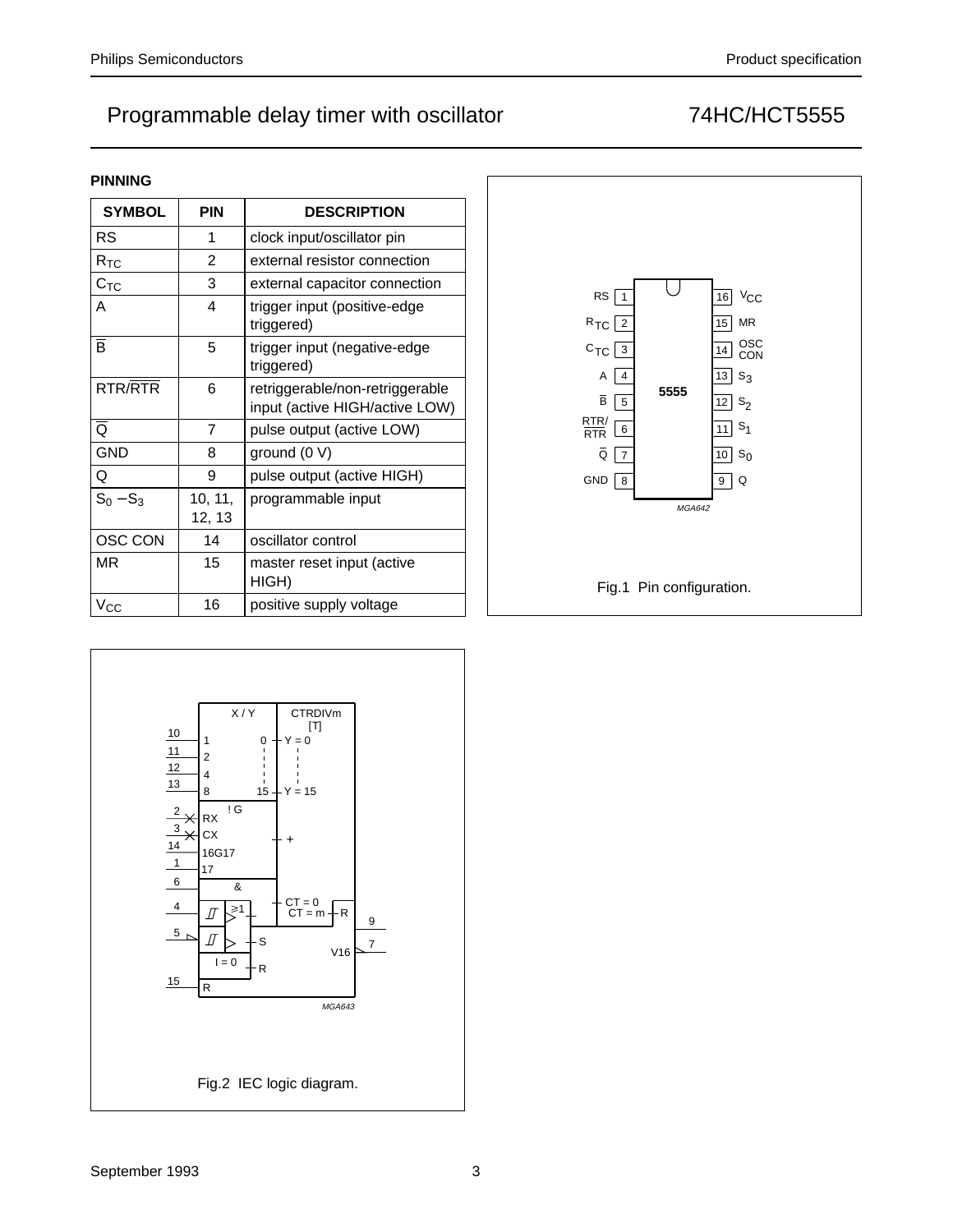#### 2 3 10 11 12 13  $R_{TC}$   $C_{TC}$  $S_0$   $|S_1$   $|S_2$   $|S_3$ RS 1 CP 24 - STAGE COUNTER OSC **CON** 14 CD POWER-ON RESET 15 MR 4 A D MONOSTABLE  $\Omega$ 9 OUTPUT  $\overline{B}$ **CIRCUITRY** 5 OUTPUT **Q** 7 RTR/RTR 6 MGA644 Fig.3 Functional diagram.

### **FUNCTIONAL DESCRIPTION**

The oscillator configuration allows the design of RC or crystal oscillator circuits. The device can operate from an external clock signal applied to the RS input ( $R_{TC}$  and  $C_{TC}$  must not be connected). The oscillator frequency is determined by the external timing components ( $R_T$  and  $C_T$ ), within the frequency range 1 Hz to 4 MHz (32 kHz to 20 MHz with crystal oscillator).

In the HCT version the MR input is TTL compatible but the RS input has CMOS input switching levels. The RS input can be driven by TTL input levels if RS is tied to  $V_{CC}$  via a pull-up resistor.

The counter divides the frequency to obtain a long pulse duration. The 24-stage is digitally programmed via the select inputs  $(S_0$  to  $S_3)$ . Pin  $S_3$  can also be used to select the test mode, which is a convenient way of functionally testing the counter.

The "5555" is triggered on either the positive-edge, negative-edge or both.

• Trigger pulse applied to input A for positive-edge triggering

- Trigger pulse applied input  $\overline{B}$  for negative-edge triggering
- Trigger pulse applied to inputs A and  $\overline{B}$  (tied together) for both positive-edge and negative triggering.

The Schmitt trigger action in the trigger inputs, transforms slowly changing input signals into sharply defined jitter-free output signals and provides the circuit with excellent noise immunity.

The OSC CON input is used to select the oscillator mode, either continuously running (OSC CON = HIGH) or triggered start mode (OSC CON = LOW). The continuously running mode is selected where a start-up delay is an undesirable feature and the triggered start mode is selected where very low power consumption is the primary concern.

The start of the programmed time delay occurs when output Q goes HIGH (in the triggered start mode, the previously disabled oscillator will start-up). After the programmed time delay, the flip-flop stages are reset and the output returns to its original state.

An internal power-on reset is used to reset all flip-flop stages.

The output pulse can be terminated by the asynchronous overriding master reset (MR), this results in all flip-flop stages being reset. The output signal is capable of driving a power transistor. The output time delay is calculated using the following formula (minimum time delay is 100 ns):

> 1 f i  $\times$  division ratio (s).

Once triggered, the output width may be extended by retriggering the gated, active HIGH-going input A or the active LOW-going input B. By repeating this process, the output pulse period ( $Q = HIGH$ ,  $\overline{Q} = LOW$ ) can be made as long as desired. This mode is selected by  $RTR/RTR =$ HIGH. A LOW on RTR/RTR makes, once triggered, the outputs  $(Q, \overline{Q})$ independent of further transitions of inputs A and B.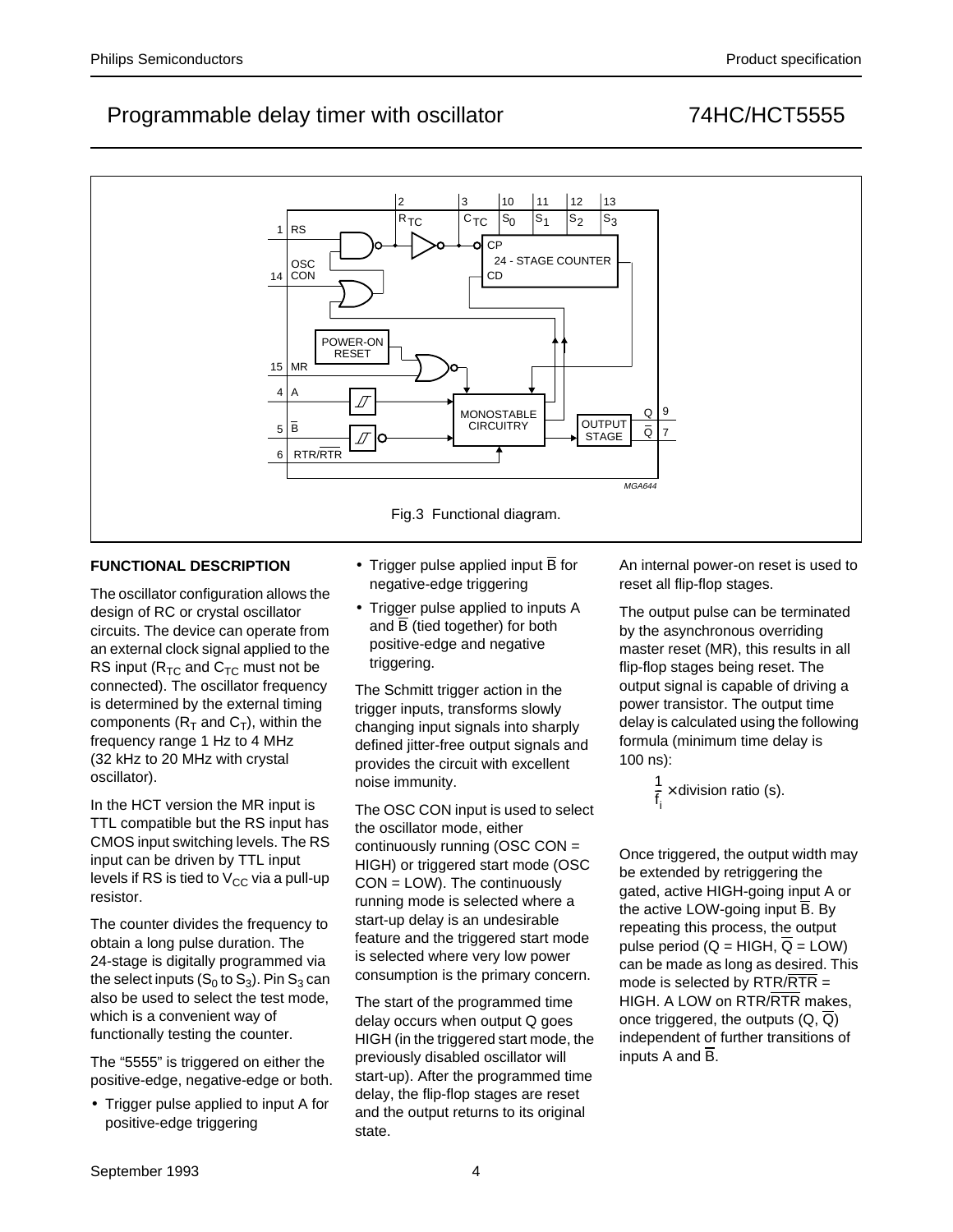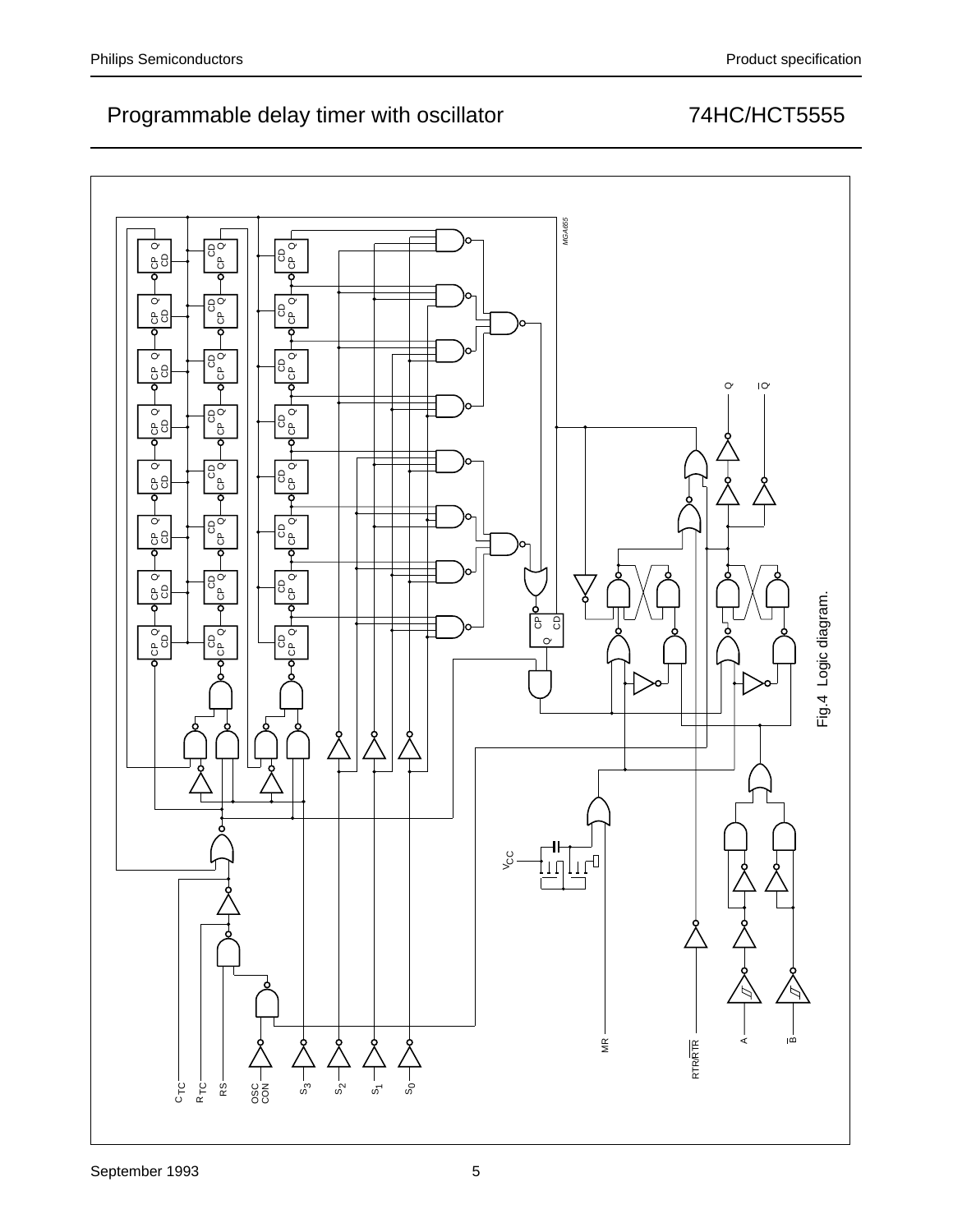### **TEST MODE**

Set  $S_3$  to a logic LOW level, this will divide the 24 stage counter into three, parallel clocking, 8-stage counters. Set  $S_0$ ,  $S_1$  and  $S_2$  to a logic HIGH level, this programs the counter to divide-by  $2^8$  (256). Apply a trigger pulse and clock in 255 pulses, this sets all flip-flop stages to a logic HIGH level. Set  $S_3$  to a logic HIGH level, this causes the counter to divide-by  $2^{24}$ . Clock one more pulse into the RS input, this causes a logic 0 to ripple through the counter and output Q/ $\overline{Q}$  goes from HIGH-to-LOW level. This method of testing the delay counter is faster than clocking in 2<sup>24</sup> (16 777 216) clock pulses.

### **FUNCTION TABLE**

|           | <b>INPUTS</b> |                                | <b>OUTPUTS</b>                |
|-----------|---------------|--------------------------------|-------------------------------|
| <b>MR</b> | n             |                                |                               |
|           | ⌒             |                                | п                             |
|           |               | one HIGH level<br>output pulse | one LOW level<br>output pulse |
|           |               | one HIGH level<br>output pulse | one LOW level<br>output pulse |

#### **Notes**

1.  $H = HIGH$  voltage level

L = LOW voltage level

 $X =$  don't care

 $\hat{\uparrow}$  = LOW-to-HIGH transition

 $\downarrow$  = HIGH-to-LOW transition.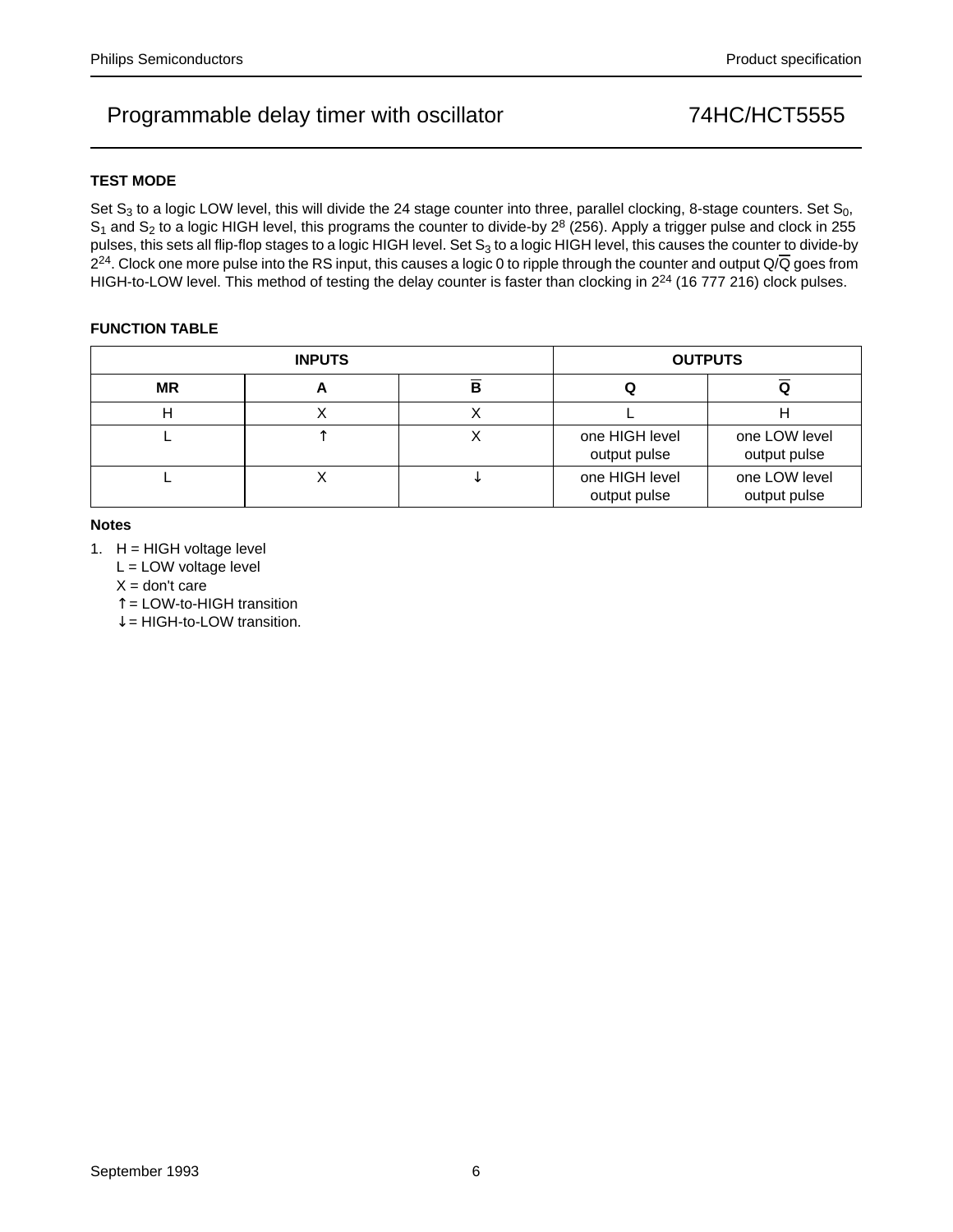### **DELAY TIME SELECTION**

|              |                | <b>SELECT INPUTS</b> |                |                | <b>OUTPUT Q/Q (FREQUENCY DIVIDING)</b> |
|--------------|----------------|----------------------|----------------|----------------|----------------------------------------|
| $S_3$        | S <sub>2</sub> | S <sub>1</sub>       | $S_0$          | <b>BINARY</b>  | <b>DECIMAL</b>                         |
| L            | L              |                      | L              | 2 <sup>1</sup> | $\overline{2}$                         |
| L            | L              |                      | H              | 2 <sup>2</sup> | $\overline{4}$                         |
| L            | L              | H                    | L              | 2 <sup>3</sup> | 8                                      |
| L            | L              | H                    | H              | 2 <sup>4</sup> | 16                                     |
| L            | H              |                      | L              | 2 <sup>5</sup> | 32                                     |
|              | H              |                      | H              | 2 <sup>6</sup> | 64                                     |
|              | H              | H                    | L              | $2^7$          | 128                                    |
| Г            | H              | H                    | H              | $2^8$          | 256                                    |
| $\mathbf{r}$ | $\blacksquare$ | $\blacksquare$       | $\blacksquare$ | ÷.             | $\blacksquare$                         |
| H            | L              | L                    | L              | $2^{17}$       | 131 072                                |
| H            | L              |                      | H              | $2^{18}$       | 262 144                                |
| H            |                | H                    | L              | 219            | 524 288                                |
| H            |                | H                    | H              | $2^{20}$       | 1 048 576                              |
| H            | H              |                      | L              | $2^{21}$       | 2 097 152                              |
| H            | H              |                      | H              | $2^{22}$       | 4 194 304                              |
| H            | H              | H                    | L              | $2^{23}$       | 8 388 608                              |
| H            | H              | Н                    | H              | $2^{24}$       | 16 777 216                             |

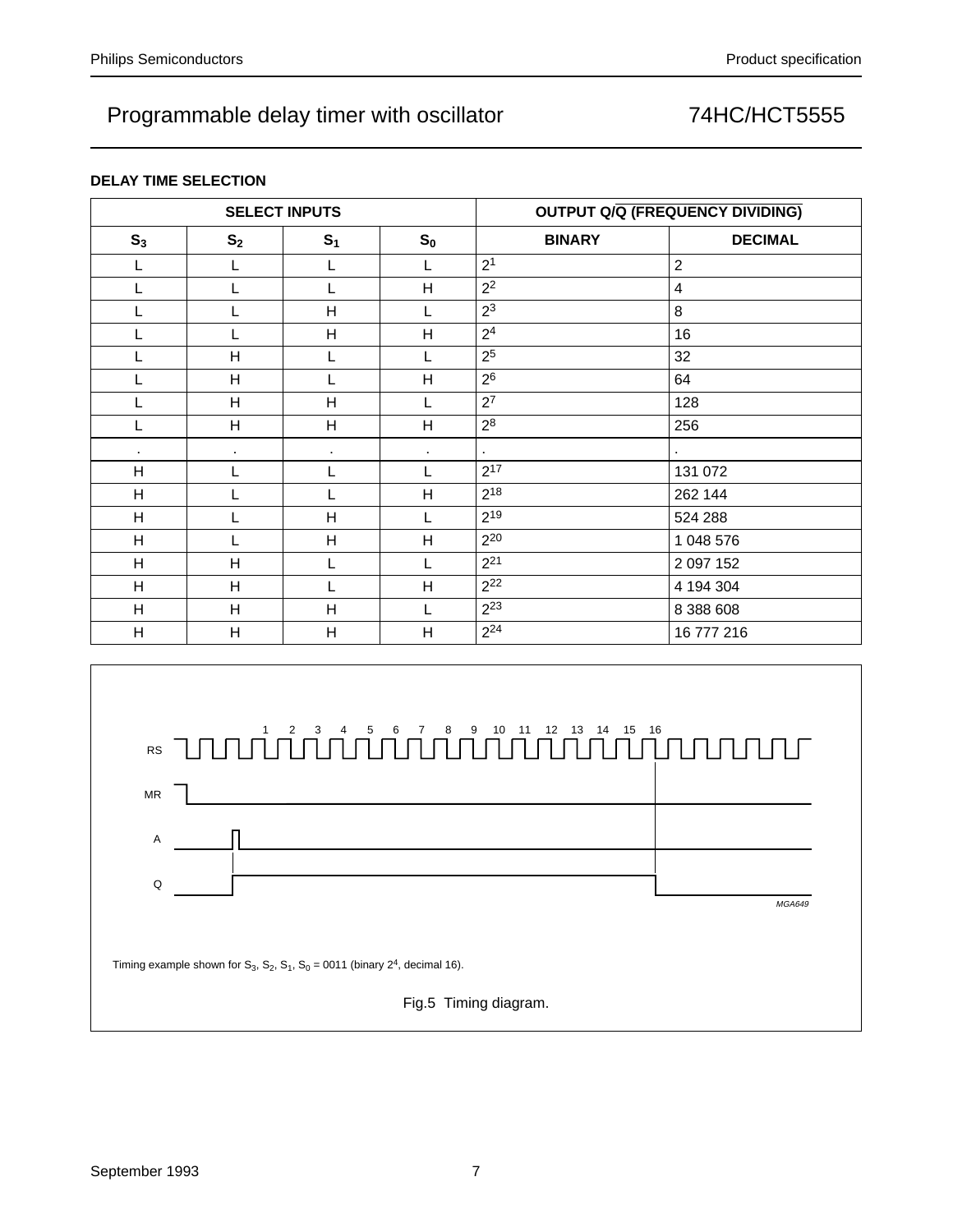### **DC CHARACTERISTICS FOR 74HC**

For the DC characteristics see "74HC/HCT/HCU/HCMOS Logic Family Specifications".

Output capability: parallel outputs, bus driver; serial output, standard I<sub>CC</sub> category: MSI.

### **DC CHARACTERISTICS FOR 74HC**

|                       |                                                                          |                                                           |                                                                           |                                                                  | $T_{amb}$ ( $°C$ )                                                               |                                                        |                                                                  |                                                                        |                  |                              | <b>TEST CONDITION</b> |                                    |
|-----------------------|--------------------------------------------------------------------------|-----------------------------------------------------------|---------------------------------------------------------------------------|------------------------------------------------------------------|----------------------------------------------------------------------------------|--------------------------------------------------------|------------------------------------------------------------------|------------------------------------------------------------------------|------------------|------------------------------|-----------------------|------------------------------------|
| SYM-<br><b>BOL</b>    | <b>PARAMETER</b>                                                         |                                                           | $+25$                                                                     |                                                                  |                                                                                  | $-40$ to $+85$                                         | $-40$ to $+125$                                                  |                                                                        | <b>UNIT</b>      | $V_{CC}$                     |                       | <b>OTHER</b>                       |
|                       |                                                                          | <b>MIN</b>                                                | <b>TYP</b>                                                                | <b>MAX</b>                                                       | <b>MIN</b>                                                                       | <b>MAX</b>                                             | <b>MIN</b>                                                       | <b>MAX</b>                                                             |                  | (V)                          | $V_{\parallel}$       |                                    |
| $V_{OH}$              | <b>HIGH level</b><br>output voltage<br>$Q$ and $\overline{Q}$<br>outputs | 1.9<br>4.4<br>5.9                                         | $\overline{2}$<br>4.5<br>6.0                                              | $\equiv$<br>$\overline{\phantom{0}}$                             | 1.9<br>4.4<br>5.9                                                                | $\overline{\phantom{0}}$<br>$\overline{\phantom{0}}$   | 1.9<br>4.4<br>5.9                                                | $\overline{\phantom{0}}$<br>$\overline{\phantom{0}}$                   | V<br>V<br>V      | 2.0<br>4.5<br>6.0            |                       | $I_0 = -20 \mu A$                  |
| <b>V<sub>OH</sub></b> | <b>HIGH level</b><br>output voltage<br>$Q$ and $\overline{Q}$<br>outputs | 3.98<br>5.48                                              | 4.32<br>5.81                                                              | $\overline{\phantom{0}}$<br>$\overline{\phantom{0}}$             | 3.84<br>5.34                                                                     | $\equiv$<br>$\overline{\phantom{m}}$                   | 3.7<br>5.2                                                       | $\qquad \qquad -$<br>$\qquad \qquad -$                                 | V<br>V           | 4.5<br>6.0                   |                       | $I_0 = -6.0$ mA<br>$I_0 = -7.8$ mA |
| <b>V<sub>OH</sub></b> | <b>HIGH level</b><br>output voltage<br>$Q$ and $\overline{Q}$<br>outputs | 3.3<br>4.8                                                | $\overline{\phantom{0}}$<br>$\qquad \qquad -$                             | $\overline{\phantom{0}}$<br>$\overline{\phantom{m}}$             | 3<br>4.5                                                                         | $\overline{\phantom{0}}$<br>$\overline{\phantom{0}}$   | 2.7<br>4.2                                                       | $\overline{\phantom{0}}$<br>$\overline{\phantom{0}}$                   | $\vee$<br>V      | 4.5<br>6.0                   |                       | $I_0 = -20$ mA<br>$I_0 = -20$ mA   |
| $V_{OL}$              | LOW level<br>output voltage<br>$Q$ and $\overline{Q}$<br>outputs         | $\overline{\phantom{0}}$<br>$\equiv$<br>$\overline{a}$    | $\pmb{0}$<br>$\boldsymbol{0}$<br>0                                        | 0.1<br>0.1<br>0.1                                                | $\overline{\phantom{0}}$<br>$\overline{\phantom{0}}$<br>$\overline{\phantom{0}}$ | 0.1<br>0.1<br>0.1                                      | $\overline{\phantom{0}}$<br>$\equiv$<br>$\overline{\phantom{0}}$ | 0.1<br>0.1<br>0.1                                                      | $\vee$<br>V<br>V | 2.0<br>4.5<br>6.0            |                       | $I_0 = 20 \mu A$                   |
| $V_{OL}$              | <b>LOW level</b><br>output voltage<br>$Q$ and $\overline{Q}$<br>outputs  | $\overline{\phantom{0}}$<br>$\overline{\phantom{0}}$      | 0.15<br>0.15                                                              | 0.26<br>0.26                                                     | $\qquad \qquad -$<br>$\qquad \qquad -$                                           | 0.33<br>0.33                                           | $\overline{\phantom{0}}$<br>$\overline{\phantom{0}}$             | 0.40<br>0.40                                                           | $\vee$<br>V      | 4.5<br>6.0                   |                       | $I_0 = 6.0$ mA<br>$I_0$ = 7.8 mA   |
| $V_{OL}$              | LOW level<br>output voltage<br>$Q$ and $\overline{Q}$<br>outputs         | $\overline{\phantom{0}}$<br>$\overline{\phantom{0}}$      | $\overline{\phantom{0}}$<br>$\overline{\phantom{0}}$                      | 0.9<br>0.9                                                       | $\qquad \qquad -$<br>$\qquad \qquad -$                                           | 1.14<br>1.14                                           | $\equiv$<br>$\overline{\phantom{m}}$                             | 1.34<br>1.34                                                           | $\vee$<br>V      | 4.5<br>6.0                   |                       | $I_0 = 20$ mA<br>$I_0 = 25$ mA     |
| V <sub>IH</sub>       | <b>HIGH level</b><br>input voltage<br>RS input                           | 1.7<br>3.6<br>4.8                                         | $\equiv$<br>$\equiv$<br>$\overline{\phantom{0}}$                          | $\equiv$<br>$\overline{\phantom{0}}$<br>$\overline{\phantom{0}}$ | 1.7<br>3.6<br>4.8                                                                | $\equiv$<br>$\overline{\phantom{0}}$<br>$\overline{a}$ | 1.7<br>3.6<br>4.8                                                | $\overline{\phantom{0}}$<br>$\overline{\phantom{0}}$<br>$\overline{a}$ | V<br>V<br>V      | $\overline{a}$<br>4.5<br>6.0 |                       |                                    |
| $V_{IL}$              | LOW level<br>input voltage<br>RS input                                   | $\equiv$<br>$\qquad \qquad -$<br>$\overline{\phantom{m}}$ | $\overline{\phantom{0}}$<br>$\qquad \qquad -$<br>$\overline{\phantom{0}}$ | 0.3<br>0.9<br>1.2                                                | $\qquad \qquad -$<br>—<br>$\overline{\phantom{0}}$                               | 0.3<br>0.9<br>1.2                                      | $\equiv$<br>$\qquad \qquad -$<br>$\equiv$                        | 0.3<br>0.9<br>1.2                                                      | $\vee$<br>V<br>V | 2.0<br>4.5<br>6.0            |                       |                                    |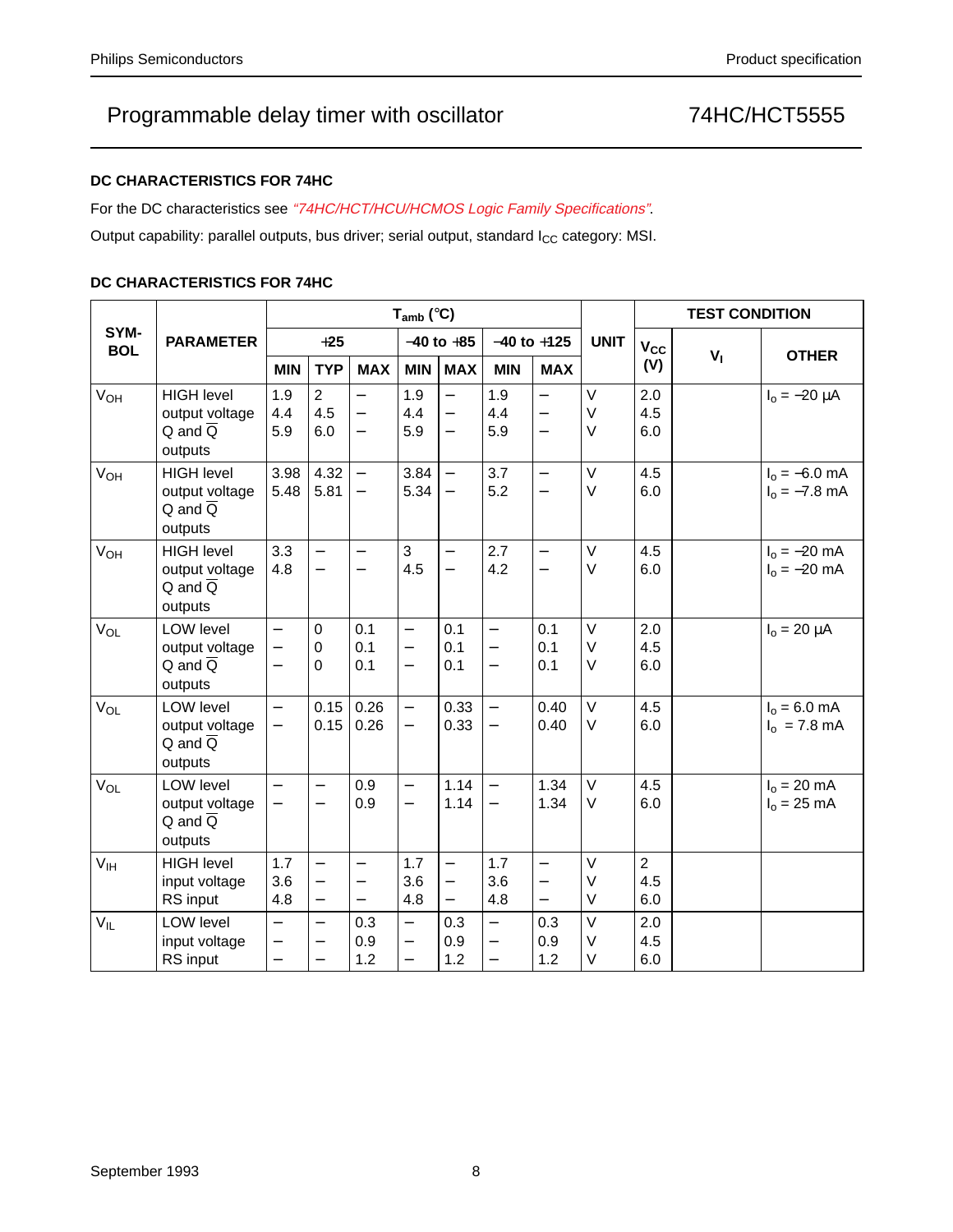|                    |                                                        |                                                      |                                                      |                                                                  | $T_{amb}$ (°C)                                                            |                                                                           |                                                  |                                                                  |                       |                              | <b>TEST CONDITION</b>                                     |                                            |
|--------------------|--------------------------------------------------------|------------------------------------------------------|------------------------------------------------------|------------------------------------------------------------------|---------------------------------------------------------------------------|---------------------------------------------------------------------------|--------------------------------------------------|------------------------------------------------------------------|-----------------------|------------------------------|-----------------------------------------------------------|--------------------------------------------|
| SYM-<br><b>BOL</b> | <b>PARAMETER</b>                                       |                                                      | $+25$                                                |                                                                  |                                                                           | $-40$ to $+85$                                                            |                                                  | $-40$ to $+125$                                                  | <b>UNIT</b>           | $V_{\rm CC}$                 |                                                           |                                            |
|                    |                                                        | <b>MIN</b>                                           | <b>TYP</b>                                           | <b>MAX</b>                                                       | <b>MIN</b>                                                                | <b>MAX</b>                                                                | <b>MIN</b>                                       | <b>MAX</b>                                                       |                       | (V)                          | V <sub>1</sub>                                            | <b>OTHER</b>                               |
| V <sub>OH</sub>    | <b>HIGH level</b><br>output voltage<br>$R_{TC}$ output | 3.98<br>5.48                                         | $\overline{\phantom{0}}$                             |                                                                  | 3.84<br>5.34                                                              | $\overline{\phantom{m}}$                                                  | 3.7<br>5.2                                       | $\equiv$                                                         | $\vee$<br>$\vee$      | 4.5<br>6.0                   | $RS = GND$ ;<br>OSC CON<br>$=$ $V_{CC}$                   | $I_0 = -2.6$ mA<br>$I_0 = -3.3$ mA         |
|                    |                                                        | 3.98<br>5.48                                         | $\overline{\phantom{0}}$<br>$\overline{\phantom{0}}$ | $\qquad \qquad -$<br>$\overline{\phantom{0}}$                    | 3.84<br>5.34                                                              |                                                                           | 3.7<br>5.2                                       | $\equiv$<br>$\overline{\phantom{0}}$                             | $\vee$<br>V           | 4.5<br>6.0                   | $RS = V_{CC}$ ;<br>OSC CON<br>$=$ GND;<br>untriggered     | $I_0 = -0.65$ mA<br>$I_0 = -0.85$ mA       |
|                    |                                                        | 1.9<br>4.4<br>5.9                                    | 2.0<br>4.5<br>6                                      | $\overline{\phantom{0}}$<br>$\overline{\phantom{0}}$<br>$\equiv$ | 1.9<br>4.4<br>5.9                                                         | $\overline{\phantom{0}}$<br>$\qquad \qquad -$<br>$\overline{\phantom{m}}$ | 1.9<br>4.4<br>5.9                                | $\overline{\phantom{0}}$<br>$\overline{\phantom{0}}$<br>$\equiv$ | $\vee$<br>$\vee$<br>V | 2.0<br>4.5<br>6.0            | $RS = V_{CC}$ ;<br>OSC CON<br>$= V_{CC}$                  | $I_0 = -20 \mu A$                          |
|                    |                                                        | 1.9<br>4.4<br>5.9                                    | 2.0<br>4.5<br>6.0                                    | $\equiv$<br>$\overline{\phantom{0}}$<br>$\overline{\phantom{0}}$ | 1.9<br>4.4<br>5.9                                                         | $\overline{\phantom{m}}$<br>$\qquad \qquad -$                             | 1.9<br>4.4<br>5.9                                | $\equiv$<br>$\overline{\phantom{0}}$<br>$\overline{\phantom{0}}$ | V<br>$\vee$<br>$\vee$ | $\overline{2}$<br>4.5<br>6.0 | $RS = V_{CC}$ ;<br>OSC CON<br>$=$ GND;<br>untriggered     | $I_0 = -20 \mu A$                          |
| V <sub>OH</sub>    | <b>HIGH level</b><br>output voltage<br>$CTC$ output    | 3.98<br>5.48                                         | $\equiv$<br>$\overline{\phantom{m}}$                 | $\qquad \qquad -$<br>$\overline{\phantom{0}}$                    | 3.84<br>5.34                                                              | $\overline{\phantom{m}}$<br>$\overline{\phantom{m}}$                      | 3.7<br>5.2                                       | $\overline{\phantom{0}}$<br>$\equiv$                             | $\vee$<br>V           | 4.5<br>6.0                   | $RS = V_{IH}$<br>OSC CON<br>$= V_{\text{IH}}$             | $I_0 = -3.2$ mA<br>$I_0 = -4.2$ mA         |
| $V_{OL}$           | LOW level<br>output voltage<br>$R_{TC}$ output         | $\overline{\phantom{0}}$<br>$\overline{\phantom{0}}$ | $\overline{\phantom{0}}$<br>$\qquad \qquad -$        | 0.26<br>0.26                                                     | $\equiv$                                                                  | 0.33<br>0.33                                                              | $\qquad \qquad =$<br>$\qquad \qquad -$           | 0.4<br>0.4                                                       | V<br>$\vee$           | 4.5<br>6                     | $RS = V_{CC}$ ;<br>OSC CON<br>$= V_{CC}$                  | $I_0 = 2.6$ mA $I_0$<br>$= 3.3 \text{ mA}$ |
|                    |                                                        | $\qquad \qquad -$                                    | $\pmb{0}$<br>0<br>0                                  | 0.1<br>0.1<br>0.1                                                | $\overline{\phantom{0}}$<br>$\qquad \qquad -$<br>$\overline{\phantom{0}}$ | 0.1<br>0.1<br>0.1                                                         | $\equiv$<br>$\overline{\phantom{0}}$<br>$\equiv$ | 0.1<br>0.1<br>0.1                                                | $\vee$<br>$\vee$<br>V | 2.0<br>4.5<br>6              | $RS = V_{CC}$ ;<br>OSC CON<br>$=$ $V_{CC}$                | $I_0 = 20 \mu A$                           |
| V <sub>OL</sub>    | LOW level<br>output voltage<br>$CTC$ output            | $\overline{\phantom{0}}$<br>$\overline{\phantom{0}}$ | $\qquad \qquad -$<br>$\qquad \qquad -$               | 0.26<br>0.26                                                     | $\overline{\phantom{0}}$<br>$\overline{\phantom{0}}$                      | 0.33<br>0.33                                                              | $\equiv$<br>$\qquad \qquad -$                    | 0.4<br>0.4                                                       | $\vee$<br>V           | 4.5<br>6.0                   | $RS = V_{IL}$ ;<br>OSC CON<br>$= V_{IL}$ ;<br>untriggered | $I_0 = 3.2$ mA $I_0$<br>$= 4.2$ mA         |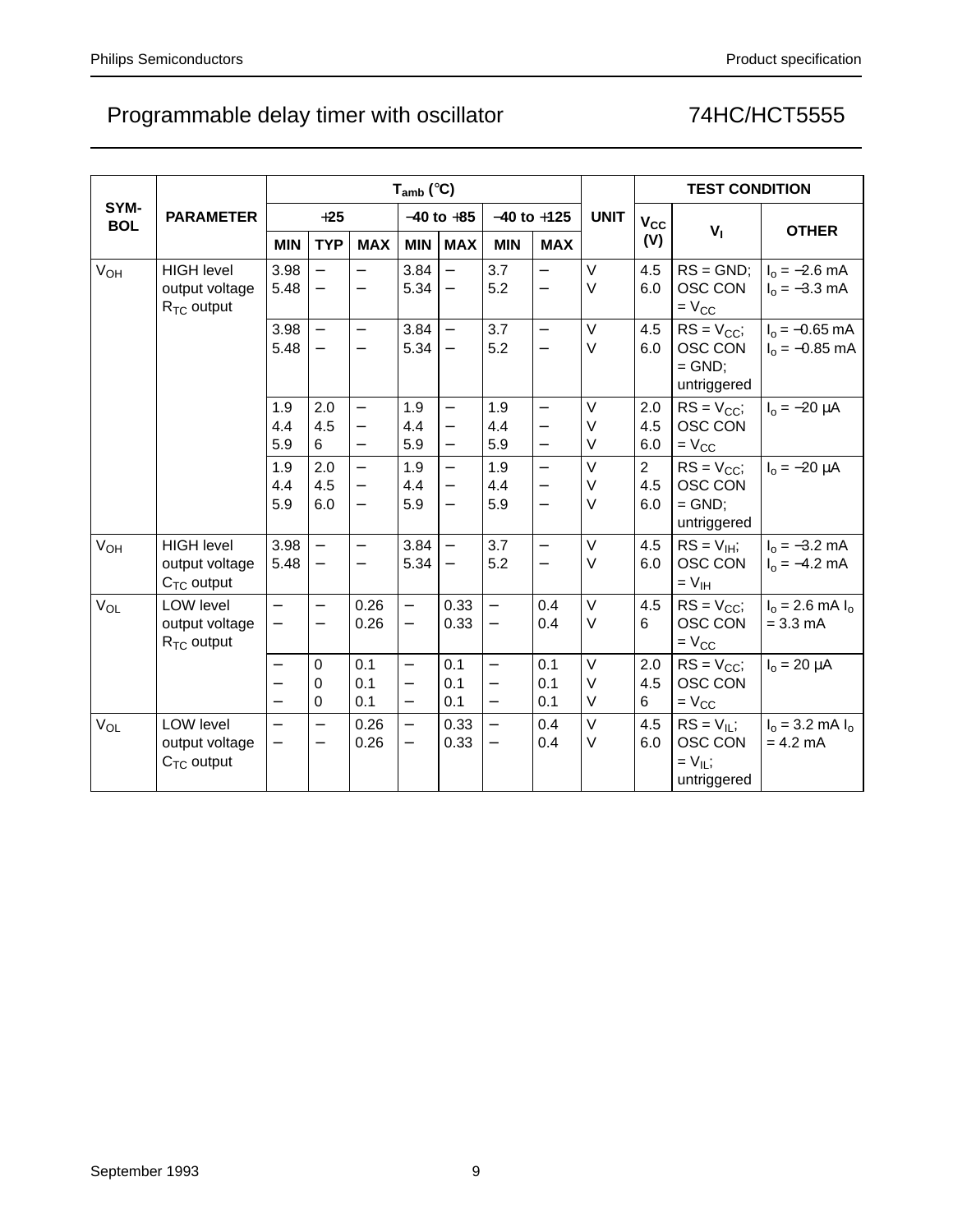### **AC CHARACTERISTICS FOR 74HC**

GND = 0 V;  $t_r = t_f = 6$  ns;  $C_L = 50$  pF.

|                                    |                                                                          |                                                            |                             |                                                                                  | $T_{amb}$ ( $°C$ )                                                 |                                                                  | <b>TEST CONDITION</b>                                                     |                                                                           |                          |                   |                  |
|------------------------------------|--------------------------------------------------------------------------|------------------------------------------------------------|-----------------------------|----------------------------------------------------------------------------------|--------------------------------------------------------------------|------------------------------------------------------------------|---------------------------------------------------------------------------|---------------------------------------------------------------------------|--------------------------|-------------------|------------------|
| <b>SYMBOL</b>                      | <b>PARAMETER</b>                                                         |                                                            | $+25$                       |                                                                                  |                                                                    | $-40$ to $+85$                                                   |                                                                           | $-40$ to $+125$                                                           | <b>UNIT</b>              | V <sub>cc</sub>   |                  |
|                                    |                                                                          | <b>MIN</b>                                                 | <b>TYP</b>                  | <b>MAX</b>                                                                       | <b>MIN</b>                                                         | <b>MAX</b>                                                       | <b>MIN</b>                                                                | <b>MAX</b>                                                                |                          | (V)               | <b>WAVEFORMS</b> |
| t <sub>PLH</sub> /t <sub>PHL</sub> | propagation<br>delay A, $\overline{B}$ to<br>Q, Q                        | $\overline{\phantom{0}}$<br>—<br>$\overline{\phantom{0}}$  | 77<br>28<br>22              | 240<br>48<br>41                                                                  | $\overline{\phantom{0}}$<br>$\qquad \qquad -$<br>$\qquad \qquad -$ | 300<br>60<br>51                                                  | $\overline{\phantom{0}}$<br>$\overline{\phantom{0}}$<br>$\qquad \qquad -$ | 360<br>72<br>61                                                           | ns<br>ns<br>ns           | 2.0<br>4.5<br>6.0 | Fig.6            |
| t <sub>PLH</sub> /t <sub>PHL</sub> | propagation<br>delay MR to Q,<br>$\overline{Q}$                          | $\overline{a}$<br><sup>-</sup><br>$\overline{\phantom{0}}$ | 61<br>22<br>18              | 185<br>37<br>31                                                                  | $\overline{\phantom{0}}$<br>$\qquad \qquad -$                      | 230<br>46<br>39                                                  | $\overline{\phantom{0}}$<br>$\overline{\phantom{0}}$<br>$\qquad \qquad -$ | 280<br>56<br>48                                                           | ns<br>ns<br>ns           | 2.0<br>4.5<br>6.0 | Fig.7            |
| t <sub>PLH</sub> /t <sub>PHL</sub> | propagation<br>delay RS to Q,<br>$\overline{\mathsf{Q}}$                 | $\overline{\phantom{0}}$<br>-<br>$\overline{\phantom{0}}$  | 83<br>30<br>24              | 250<br>50<br>43                                                                  | $\qquad \qquad -$<br>$\qquad \qquad -$                             | 315<br>63<br>54                                                  | $\overline{\phantom{0}}$<br>—<br>$\qquad \qquad -$                        | 375<br>75<br>64                                                           | ns<br>ns<br>ns           | 2.0<br>4.5<br>6.0 | Fig.8; note 1    |
| $t_{THL}/t_{TLH}$                  | output<br>transition time                                                | $\overline{a}$<br>—<br>$\overline{\phantom{0}}$            | 19<br>$\overline{7}$<br>6   | 75<br>15<br>13                                                                   | $\overline{\phantom{0}}$<br>$\qquad \qquad -$                      | 95<br>19<br>16                                                   | $\overline{\phantom{0}}$<br>—<br>$\qquad \qquad -$                        | 110<br>22<br>19                                                           | ns<br>ns<br>ns           | 2.0<br>4.5<br>6.0 | Fig.6            |
| $t_{W}$                            | trigger pulse<br>width<br>$A = HIGH$<br>$\overline{B}$ = LOW             | 70<br>14<br>12                                             | 17<br>6<br>5                | $\overline{\phantom{0}}$<br>$\overline{\phantom{0}}$<br>$\overline{\phantom{0}}$ | 90<br>18<br>15                                                     | $\equiv$<br>$\overline{\phantom{0}}$<br>$\overline{\phantom{0}}$ | 105<br>21<br>18                                                           | $\overline{\phantom{0}}$<br>$\overline{\phantom{0}}$<br>$\qquad \qquad -$ | ns<br>ns<br>ns           | 2.0<br>4.5<br>6.0 | Fig.6            |
| $t_W$                              | master reset<br>pulse width<br><b>HIGH</b>                               | 70<br>14<br>12                                             | 19<br>$\overline{7}$<br>6   | $\overline{\phantom{0}}$                                                         | 90<br>18<br>15                                                     | $\equiv$                                                         | 105<br>21<br>18                                                           | $\equiv$<br>$\qquad \qquad -$<br>$\qquad \qquad -$                        | ns<br>ns<br>ns           | 2.0<br>4.5<br>6.0 | Fig.7            |
| $t_{W}$                            | clock pulse<br>width RS;<br><b>HIGH or LOW</b>                           | 80<br>16<br>14                                             | 25<br>9<br>$\overline{7}$   | $\overline{\phantom{0}}$<br>$\overline{\phantom{0}}$<br>$\overline{\phantom{0}}$ | 100<br>20<br>17                                                    | $\qquad \qquad -$<br>$\qquad \qquad -$<br>$\qquad \qquad -$      | 120<br>24<br>20                                                           | $\overline{\phantom{0}}$<br>$\overline{\phantom{0}}$<br>$\qquad \qquad -$ | ns<br>ns<br>ns           | 2.0<br>4.5<br>6.0 | Fig.8            |
| $t_{W}$                            | minimum<br>output pulse<br>width<br>$Q = HIGH$ ,<br>$\overline{Q}$ = LOW | $\overline{\phantom{0}}$                                   | 275<br>100<br>80            | $\overline{\phantom{0}}$<br>$\overline{\phantom{0}}$<br>$\overline{\phantom{0}}$ | $\overline{\phantom{0}}$<br>$\overline{\phantom{0}}$               | $\equiv$<br>$\overline{\phantom{0}}$                             | —<br>—<br>$\overline{\phantom{0}}$                                        | $\overline{\phantom{0}}$<br>$\overline{\phantom{0}}$                      | ns<br>ns<br>ns           | 2.0<br>4.5<br>6.0 | Fig.6; note 1    |
| $t_{rt}$                           | retrigger time<br>A, B                                                   | $\overline{\phantom{0}}$                                   | $\pmb{0}$<br>$\pmb{0}$<br>0 | $\overline{\phantom{0}}$<br>—<br>$\overline{\phantom{0}}$                        | $\qquad \qquad -$                                                  | $\overline{\phantom{0}}$                                         | —                                                                         | $\overline{\phantom{0}}$                                                  | ns<br>ns<br>ns           | 2.0<br>4.5<br>6.0 | Fig.10; note 2   |
| $R_{EXT}$                          | external timing<br>resistor                                              | 5<br>1                                                     | $\overline{\phantom{0}}$    | 1000<br>1000                                                                     |                                                                    |                                                                  |                                                                           | $\qquad \qquad -$<br>$\qquad \qquad -$                                    | k $\Omega$<br>k $\Omega$ | 2.0<br>5.0        | <b>Fig.13</b>    |
| $C_{EXT}$                          | external timing<br>capacitor                                             | 50<br>50                                                   |                             |                                                                                  |                                                                    | no limits                                                        |                                                                           |                                                                           | pF<br>pF                 | 2.0<br>5.0        | <b>Fig.13</b>    |
| $t_{rem}$                          | removal time<br>MR to A, $\overline{B}$                                  | 120<br>24<br>20                                            | 39<br>14<br>11              | —                                                                                | 150<br>30<br>26                                                    | $\overline{\phantom{0}}$                                         | 180<br>36<br>31                                                           | $\qquad \qquad -$                                                         | ns<br>ns<br>ns           | 2.0<br>4.5<br>6.0 | Fig.7            |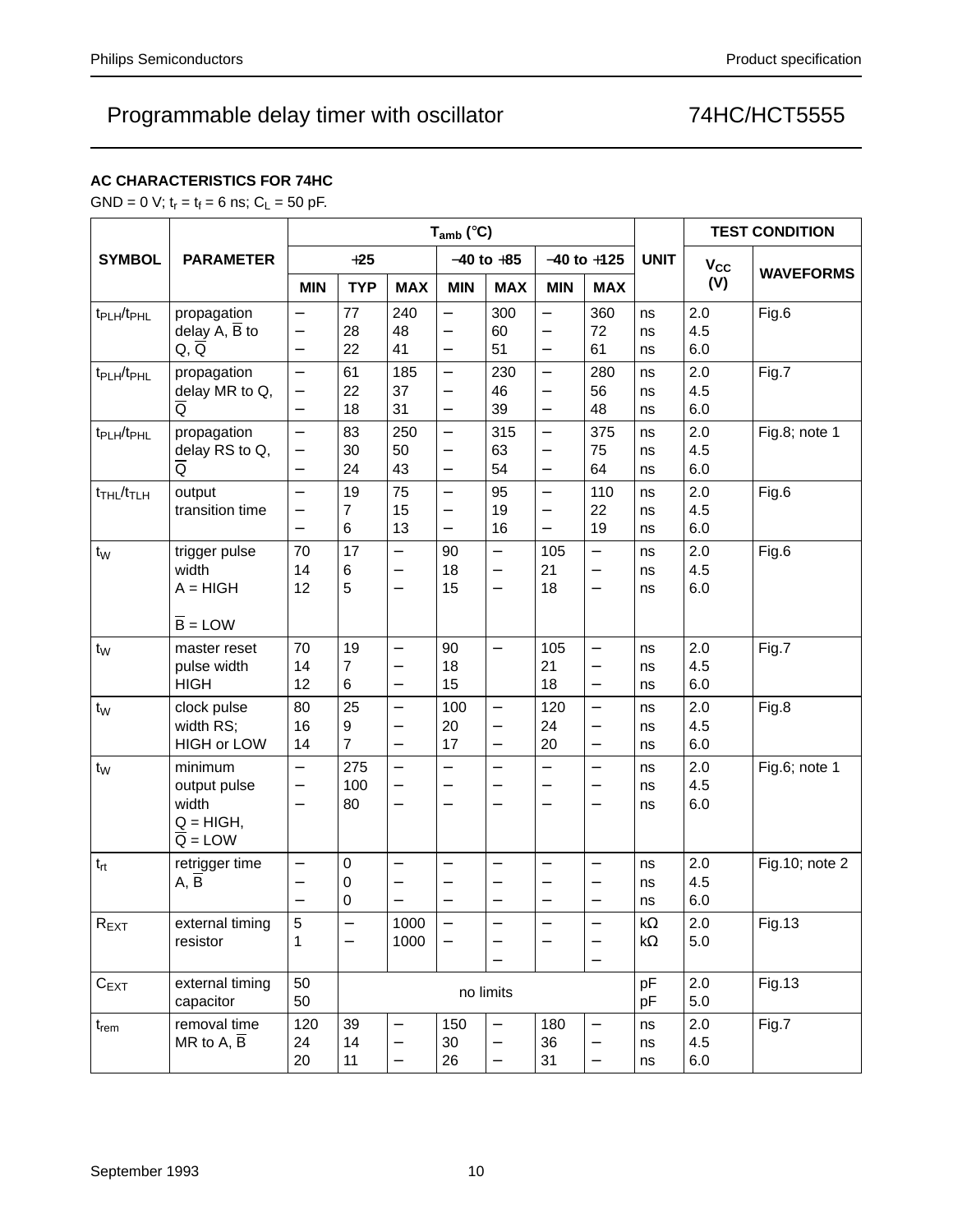|                  |                  |            |            |                          | $T_{amb}$ (°C) |                          |                 | <b>TEST CONDITION</b> |             |              |                  |
|------------------|------------------|------------|------------|--------------------------|----------------|--------------------------|-----------------|-----------------------|-------------|--------------|------------------|
| <b>SYMBOL</b>    | <b>PARAMETER</b> |            | $+25$      |                          |                | $-40$ to $+85$           | $-40$ to $+125$ |                       | <b>UNIT</b> | $V_{\rm CC}$ |                  |
|                  |                  | <b>MIN</b> | <b>TYP</b> | <b>MAX</b>               | <b>MIN</b>     | <b>MAX</b>               | <b>MIN</b>      | <b>MAX</b>            |             | (V)          | <b>WAVEFORMS</b> |
| $f_{\text{max}}$ | maximum          | 2          | 5.9        |                          | 1.8            | $\overline{\phantom{0}}$ | 1.3             |                       | <b>MHz</b>  | 2.0          | Fig.8; note $3$  |
|                  | clock pulse      | 10         | 18         | $\qquad \qquad$          | 8              | —                        | 6.6             |                       | MHz         | 4.5          |                  |
|                  | frequency        | 12         | 21         | $\overline{\phantom{m}}$ | 10             |                          | 8               |                       | MHz         | 6.0          |                  |
| $f_{\text{max}}$ | maximum          | 6          | 24.8       | $\overline{\phantom{0}}$ | 4.8            |                          | 4               |                       | <b>MHz</b>  | 2.0          | Fig.9; note 4    |
|                  | clock pulse      | 30         | 75         | $\overline{\phantom{m}}$ | 24             |                          | 20              |                       | MHz         | 4.5          |                  |
|                  | frequency        | 35         | 89         | $\overline{\phantom{0}}$ | 28             |                          | 24              |                       | MHz         | 6.0          |                  |

#### **Notes**

1. One stage selected.

2. It is possible to retrigger directly after the trigger pulse, however the pulse will only be extended, if the time period exceeds the clock input cycle time divided by 2.

3. One stage selected. The termination of the output pulse remains synchronized with respect to the falling edge of the RS clock input.

4. One stage selected. The termination of the output pulse is no longer synchronized with respect to the falling edge of the RS clock input.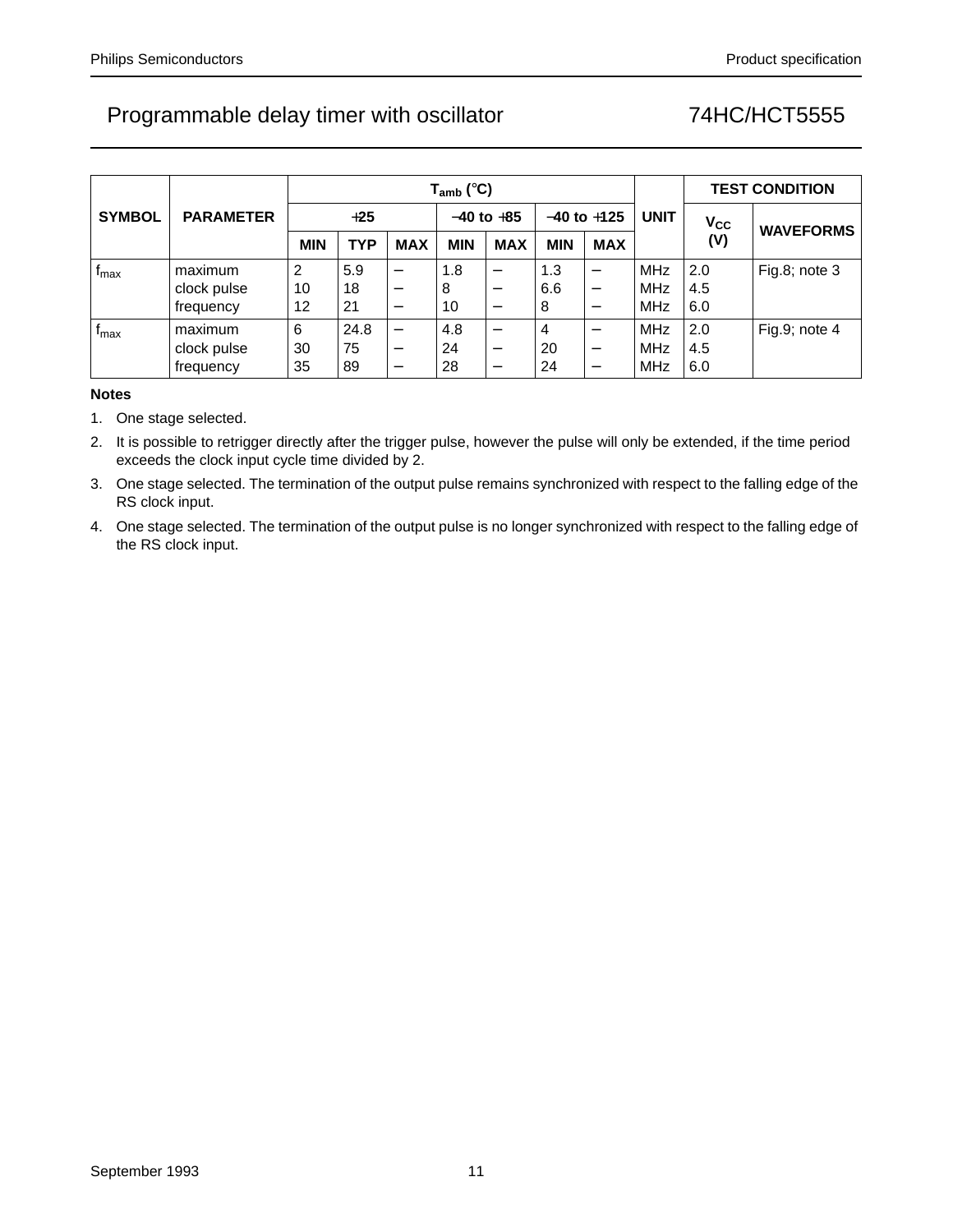### **DC CHARACTERISTICS FOR 74HCT**

For the DC characteristics see "74HC/HCT/HCU/HCMOS Logic Family Specifications". Output capability: non-standard; bus driver with extended specification on  $V_{OH}$  and  $V_{OL}$ I<sub>CC</sub> category: MSI.

|                       |                                                                          |                   | $T_{amb}$ (°C)           |                          |                          |                          |                          |                          |             |              | <b>TEST CONDITION</b>    |                   |  |  |
|-----------------------|--------------------------------------------------------------------------|-------------------|--------------------------|--------------------------|--------------------------|--------------------------|--------------------------|--------------------------|-------------|--------------|--------------------------|-------------------|--|--|
| <b>SYMBOL</b>         | <b>PARAMETER</b>                                                         |                   | $+25$                    |                          |                          | $-40$ to $+85$           |                          | $-0$ to $+125$           | <b>UNIT</b> | $V_{\rm CC}$ |                          |                   |  |  |
|                       |                                                                          | <b>MIN</b>        | <b>TYP</b>               | <b>MAX</b>               | <b>MIN</b>               | <b>MAX</b>               | <b>MIN</b>               | <b>MAX</b>               |             | (V)          | $V_{\parallel}$          | <b>OTHER</b>      |  |  |
| $V_{OH}$              | <b>HIGH level</b><br>output voltage<br>$Q$ and $\overline{Q}$<br>outputs | 4.4               | 4.5                      |                          | 4.4                      | $\overline{\phantom{0}}$ | 4.4                      | $\overline{\phantom{0}}$ | $\vee$      | 4.5          |                          | $I_0 = -20 \mu A$ |  |  |
| V <sub>OH</sub>       | <b>HIGH level</b><br>output voltage<br>$Q$ and $\overline{Q}$<br>outputs | 3.98              | 4.32                     | $\overline{\phantom{0}}$ | 3.84                     | $\overline{\phantom{m}}$ | 3.7                      | $\qquad \qquad -$        | $\vee$      | 4.5          |                          | $I_0 = -6$ mA     |  |  |
| V <sub>OH</sub>       | <b>HIGH level</b><br>output voltage<br>$Q$ and $\overline{Q}$<br>outputs | 3.3               | $\overline{\phantom{0}}$ | $\qquad \qquad -$        | 3                        | $\overline{\phantom{0}}$ | 2.7                      | $\overline{\phantom{0}}$ | $\vee$      | 4.5          |                          | $I_0 = -20$ mA    |  |  |
| <b>V<sub>OL</sub></b> | LOW level<br>output voltage<br>$Q$ and $\overline{Q}$<br>outputs         | $\overline{a}$    | $\mathbf 0$              | 0.1                      | $\overline{\phantom{0}}$ | 0.1                      | $\overline{\phantom{0}}$ | 0.1                      | $\vee$      | 4.5          |                          | $I_0 = 20 \mu A$  |  |  |
| <b>V<sub>OL</sub></b> | <b>LOW level</b><br>output voltage<br>$Q$ and $\overline{Q}$<br>outputs  | $\qquad \qquad -$ | 0.15                     | 0.26                     | $\overline{\phantom{0}}$ | 0.33                     | $\overline{\phantom{0}}$ | 0.40                     | $\vee$      | 4.5          |                          | $I_0 = 6$ mA      |  |  |
| V <sub>OL</sub>       | LOW level<br>output voltage<br>$Q$ and $\overline{Q}$<br>outputs         |                   |                          | 0.9                      | $\overline{\phantom{0}}$ | 1.14                     | $\overline{\phantom{0}}$ | 1.34                     | $\vee$      | 4.5          | $\overline{\phantom{m}}$ | $I_0 = 20$ mA     |  |  |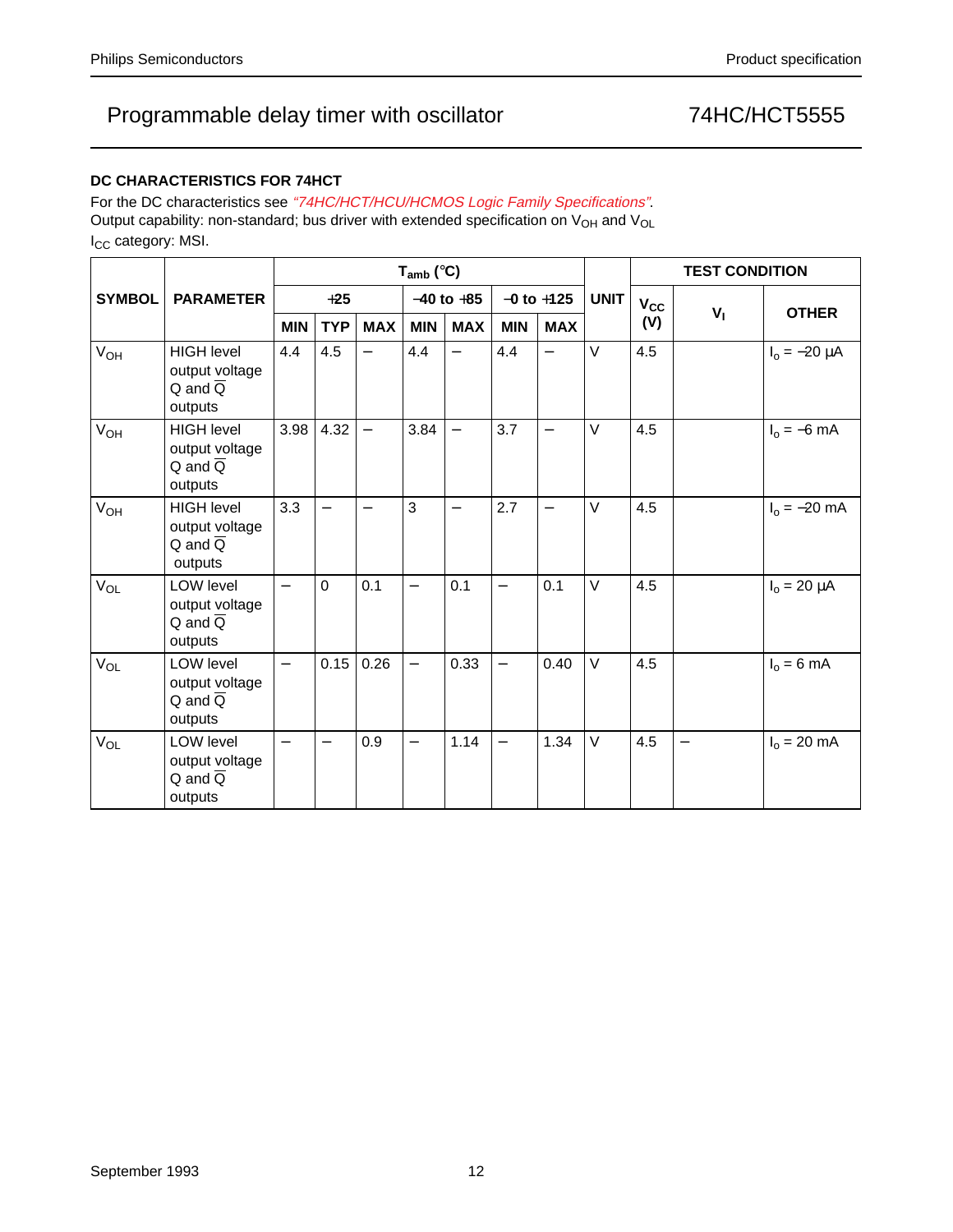|                 |                                                           |                          | $T_{amb}$ (°C)           |                          |                          |                          |                          |                          |             |          | <b>TEST CONDITION</b>                                     |                              |  |  |
|-----------------|-----------------------------------------------------------|--------------------------|--------------------------|--------------------------|--------------------------|--------------------------|--------------------------|--------------------------|-------------|----------|-----------------------------------------------------------|------------------------------|--|--|
| <b>SYMBOL</b>   | <b>PARAMETER</b>                                          |                          | $+25$                    |                          |                          | $-40$ to $+85$           |                          | $-0$ to $+125$           | <b>UNIT</b> | $V_{CC}$ |                                                           |                              |  |  |
|                 |                                                           | <b>MIN</b>               | <b>TYP</b>               | <b>MAX</b>               | <b>MIN</b>               | <b>MAX</b>               | <b>MIN</b>               | <b>MAX</b>               |             | (V)      | $V_{1}$                                                   | <b>OTHER</b>                 |  |  |
| V <sub>OH</sub> | <b>HIGH level</b><br>output<br>voltage R <sub>TC</sub>    | 3.98                     |                          | $\equiv$                 | 3.84                     | $\equiv$                 | 3.7                      | $\overline{\phantom{0}}$ | V           | 4.5      | $RS = GND$ ;<br>OSC CON<br>$= V_{CC}$                     | $I_0 = -2.6$ mA              |  |  |
|                 | output                                                    | 3.98                     | $\overline{\phantom{m}}$ | $\overline{\phantom{0}}$ | 3.84                     | $\overline{\phantom{0}}$ | 3.7                      | $\overline{\phantom{0}}$ | V           | 4.5      | $RS = V_{CC}$ ;<br>OSC CON<br>$=$ GND;<br>untriggered     | $I_{\Omega} =$<br>$-0.65$ mA |  |  |
|                 |                                                           | 4.4                      | 4.5                      | $\overline{\phantom{m}}$ | 4.4                      | $\overline{\phantom{0}}$ | 4.4                      | $\equiv$                 | V           | 4.5      | $RS = V_{CC}$ ;<br>OSC CON<br>$= V_{CC}$                  | $I_0 = -20 \mu A$            |  |  |
|                 |                                                           | 4.4                      | 4.5                      | $\qquad \qquad -$        | 4.4                      | $\equiv$                 | 4.4                      | $\equiv$                 | V           | 4.5      | $RS = V_{CC}$ ;<br>OSC CON<br>$=$ GND;<br>untriggered     | $I_0 = -20 \mu A$            |  |  |
| $V_{OH}$        | <b>HIGH level</b><br>output<br>voltage $C_{TC}$<br>output | 3.98                     |                          | $\overline{\phantom{m}}$ | 3.84                     | $\overline{\phantom{0}}$ | 3.7                      | $\qquad \qquad -$        | V           | 4.5      | $RS = V_{IH}$<br>OSC CON<br>$= VIH$                       | $I_0 = -3.2$ mA              |  |  |
| $V_{OL}$        | LOW level<br>output                                       | $\overline{\phantom{0}}$ |                          | 0.26                     | $\overline{\phantom{0}}$ | 0.33                     | $\overline{\phantom{0}}$ | 0.4                      | V           | 4.5      | $RS = V_{CC}$ ;<br>OSC CON<br>$=$ $V_{CC}$                | $I_0 = 2.6$ mA               |  |  |
|                 | voltage $R_{TC}$<br>output                                | $\qquad \qquad -$        | $\Omega$                 | 0.1                      | $\qquad \qquad -$        | 0.1                      | $\overline{\phantom{0}}$ | 0.1                      | V           | 4.5      | $RS = V_{CC}$ ;<br>OSC CON<br>$=$ $V_{CC}$                | $I_0 = 20 \mu A$             |  |  |
| $V_{OL}$        | LOW level<br>output<br>voltage $C_{TC}$<br>output         | $\qquad \qquad -$        | $\overline{\phantom{m}}$ | 0.26                     | $\overline{\phantom{0}}$ | 0.33                     | $\overline{\phantom{0}}$ | 0.4                      | V           | 4.5      | $RS = V_{IL}$ ;<br>OSC CON<br>$= V_{IL}$ ;<br>untriggered | $I_0 = 3.2$ mA               |  |  |

#### **Notes**

1. The RS input has CMOS input switching levels.

2. The value of additional quiescent supply current ( $\Delta I_{CC}$ ) for a unit load of 1 is given in the family specifications. To determine ∆I<sub>CC</sub> per input, multiply this value by the unit load coefficient shown in the following table.

### **UNIT LOAD COEFFICIENT**

| <b>INPUT</b>   | <b>UNIT LOAD COEFFICIENT</b> |
|----------------|------------------------------|
| <b>MR</b>      | 0.35                         |
| A              | 0.69                         |
| B              | 0.50                         |
| RTR/RTR        | 0.35                         |
| OSC CON        | 1.20                         |
| $S_0 - S_2$    | 0.65                         |
| $\mathbb{S}_3$ | 0.40                         |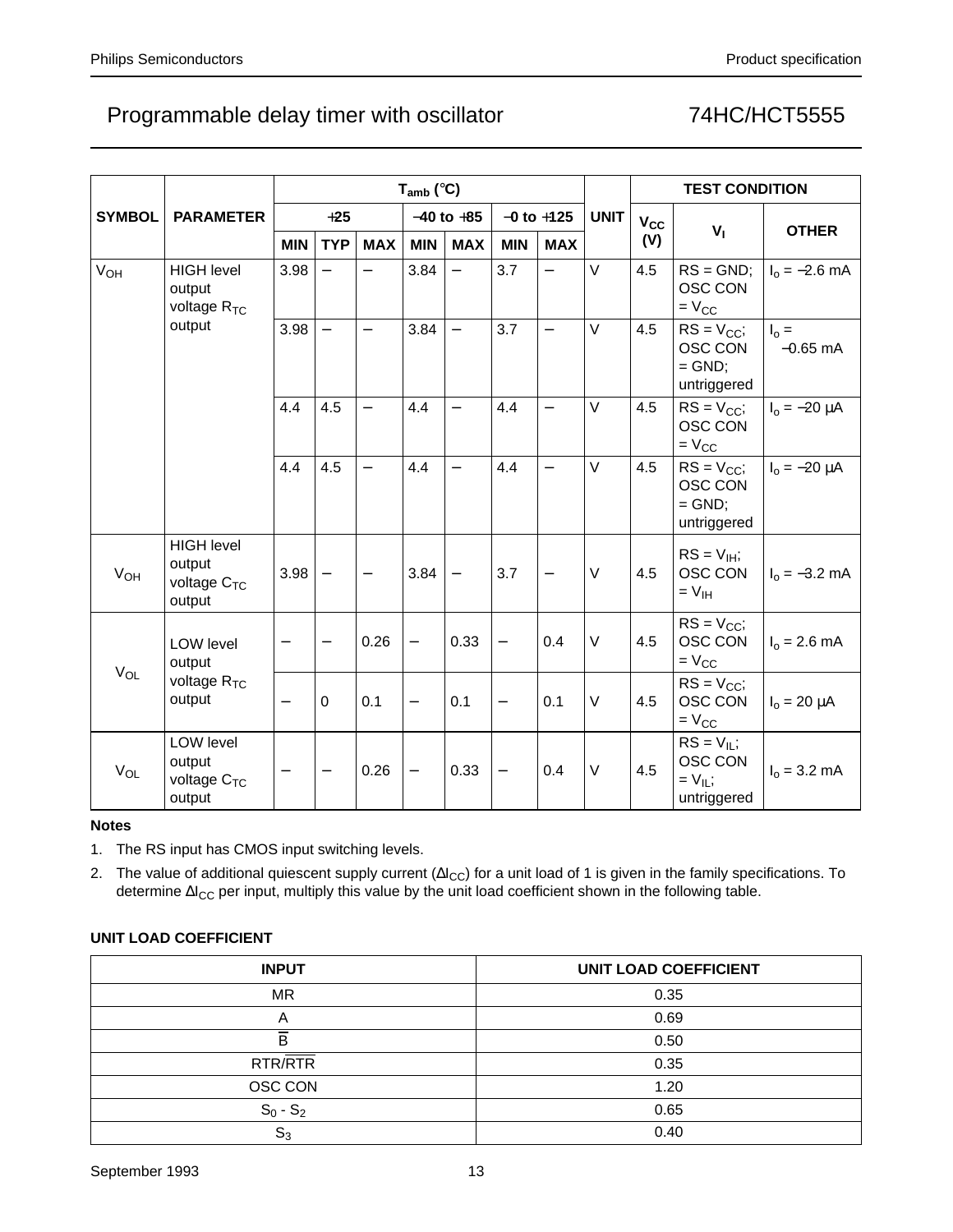## **AC CHARACTERISTICS FOR 74HCT**

GND = 0 V;  $t_r = t_f = 6$  ns;  $C_L = 50$  pF.

| <b>SYMBOL</b>                      | <b>PARAMETER</b>                                                         | $T_{amb}$ (°C)           |                   |                          |                          |                          |                          |                          |             | <b>TEST CONDITION</b> |                  |
|------------------------------------|--------------------------------------------------------------------------|--------------------------|-------------------|--------------------------|--------------------------|--------------------------|--------------------------|--------------------------|-------------|-----------------------|------------------|
|                                    |                                                                          | $+25$                    |                   |                          | $-40$ to $+85$           |                          | $-40$ to $+125$          |                          | <b>UNIT</b> | <b>V<sub>cc</sub></b> |                  |
|                                    |                                                                          | <b>MIN</b>               | <b>TYP</b>        | <b>MAX</b>               | <b>MIN</b>               | <b>MAX</b>               | <b>MIN</b>               | <b>MAX</b>               |             | (V)                   | <b>WAVEFORMS</b> |
| t <sub>PLH</sub> /t <sub>PHL</sub> | propagation<br>delay $A, \overline{B}$ to<br>$Q, \overline{Q}$           |                          | 28                | 48                       | $\overline{\phantom{0}}$ | 60                       | $\overline{\phantom{0}}$ | 72                       | ns          | 4.5                   | Fig.6            |
| t <sub>PHL</sub> /t <sub>PLH</sub> | propagation<br>delay MR to Q,<br>Q                                       | $\equiv$                 | 24                | 41                       | $\qquad \qquad -$        | 51                       | $\overline{\phantom{0}}$ | 62                       | ns          | 4.5                   | Fig.7            |
| t <sub>PHL</sub> /t <sub>PLH</sub> | propagation<br>delay RS to Q,<br>$\overline{Q}$                          | $\overline{a}$           | 32                | 54                       | $\overline{\phantom{0}}$ | 68                       | $\overline{\phantom{0}}$ | 81                       | ns          | 4.5                   | Fig.8; note 1    |
| $t_{THL}/t_{TLH}$                  | output<br>transition time                                                | $\overline{\phantom{0}}$ | $\overline{7}$    | 15                       | $\qquad \qquad -$        | 19                       | $\qquad \qquad -$        | 22                       | ns          | 4.5                   | Fig.6            |
| $t_W$                              | trigger pulse<br>width<br>$A = HIGH$<br>$\overline{B}$ = LOW             | 21                       | 12                | $\equiv$                 | 26                       | $\equiv$                 | 32                       | $\overline{\phantom{0}}$ | ns          | 4.5                   | Fig.6            |
| t <sub>w</sub>                     | master reset<br>pulse width<br><b>HIGH</b>                               | 14                       | 5                 | $\overline{\phantom{0}}$ | 18                       | $\overline{\phantom{0}}$ | 21                       | $\overline{\phantom{0}}$ | ns          | 4.5                   | Fig.7            |
| t <sub>w</sub>                     | clock pulse<br>width RS;<br><b>HIGH or LOW</b>                           | 16                       | 9                 | $\overline{\phantom{0}}$ | 20                       | $\equiv$                 | 24                       | $\overline{\phantom{0}}$ | ns          | 4.5                   | Fig.8            |
| $t_W$                              | minimum<br>output pulse<br>width<br>$Q = HIGH$ ,<br>$\overline{Q}$ = LOW | $\overline{\phantom{0}}$ | 100               | $\overline{\phantom{0}}$ | —                        | $\qquad \qquad -$        | $\overline{\phantom{0}}$ |                          | ns          | 4.5                   | Fig.6            |
| $t_{rt}$                           | retrigger time<br>A, B                                                   | $\overline{a}$           | $\mathbf 0$       |                          | $\overline{\phantom{0}}$ | $\overline{\phantom{0}}$ |                          | $\overline{\phantom{0}}$ | ns          | 4.5                   | Fig.10; note 2   |
| $R_{EXT}$                          | external timing<br>resistor                                              | 1                        | $\qquad \qquad -$ | 1000                     | $\qquad \qquad -$        | $\qquad \qquad -$        | $\qquad \qquad -$        |                          | kΩ          | 4.5                   | Fig.13           |
| $C_{EXT}$                          | external timing<br>capacitor                                             | 50<br>no limits          |                   |                          |                          |                          | pF                       | 4.5                      | Fig.13      |                       |                  |
| $t_{rem}$                          | removal time<br>MR to $A, \overline{B}$                                  | 24                       | 14                | $\overline{\phantom{0}}$ | 30                       | $\qquad \qquad -$        | 36                       | —                        | ns          | 4.5                   | Fig.7            |
| $f_{\text{max}}$                   | maximum<br>clock pulse<br>frequency                                      | 10                       | 18                | $\overline{\phantom{0}}$ | $\,8\,$                  | $\overline{\phantom{0}}$ | 6.6                      | $\overline{a}$           | MHz         | 4.5                   | Fig.8; note 3    |
| $f_{\sf max}$                      | maximum<br>clock pulse<br>frequency                                      | 30                       | 75                | $\qquad \qquad -$        | 24                       | $\qquad \qquad -$        | 20                       | $\qquad \qquad -$        | <b>MHz</b>  | 4.5                   | Fig.9; note 4    |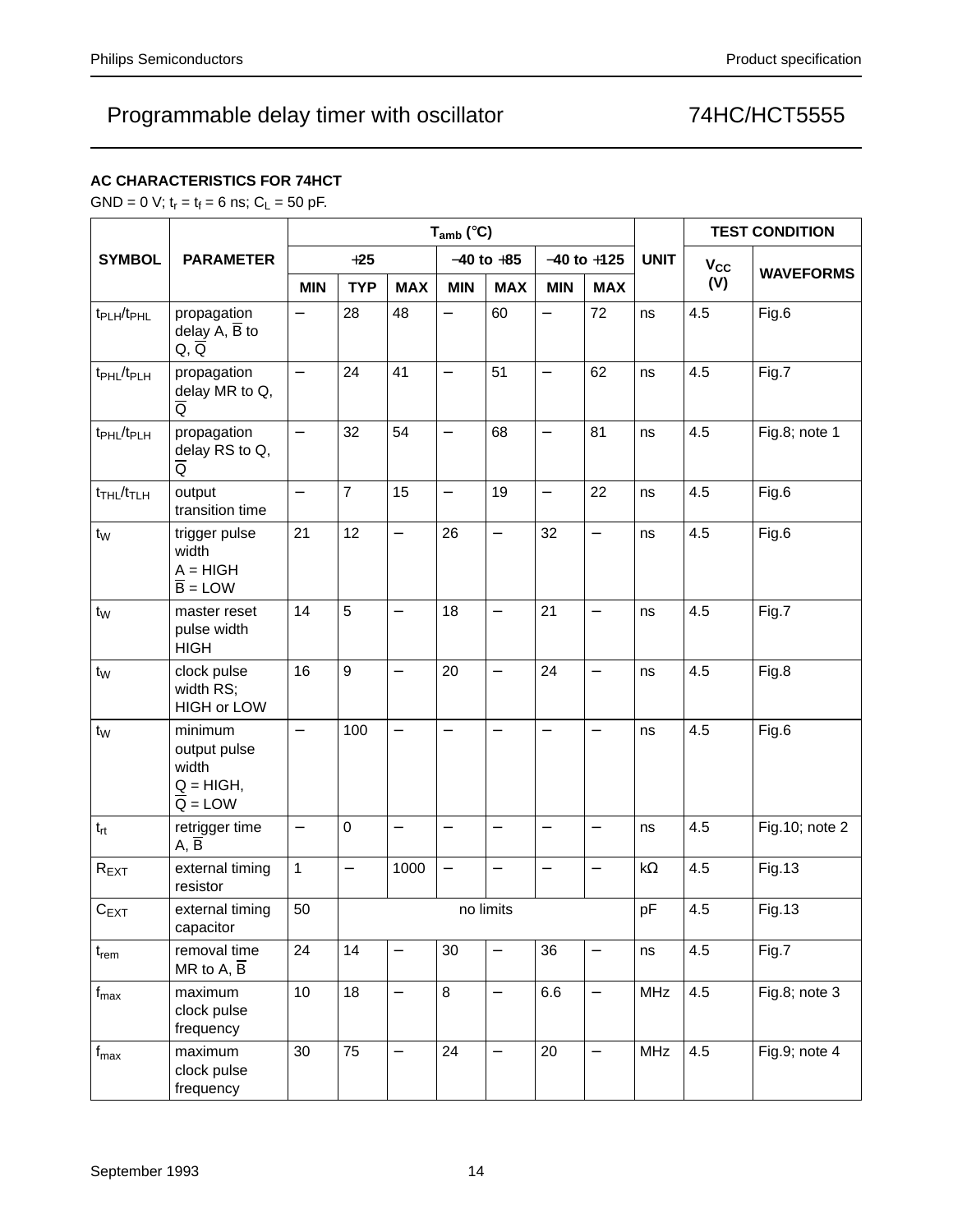#### **Notes**

- 1. One stage selected.
- 2. It is possible to retrigger directly after the trigger pulse, however the pulse will only be extended, if the time period exceeds the clock input cycle time divided by 2.
- 3. One stage selected. The termination of the output pulse remains synchronized with respect to the falling edge of the RS clock input.
- 4. One stage selected. The termination of the output pulse is no longer synchronized with respect to the falling edge of the RS clock input.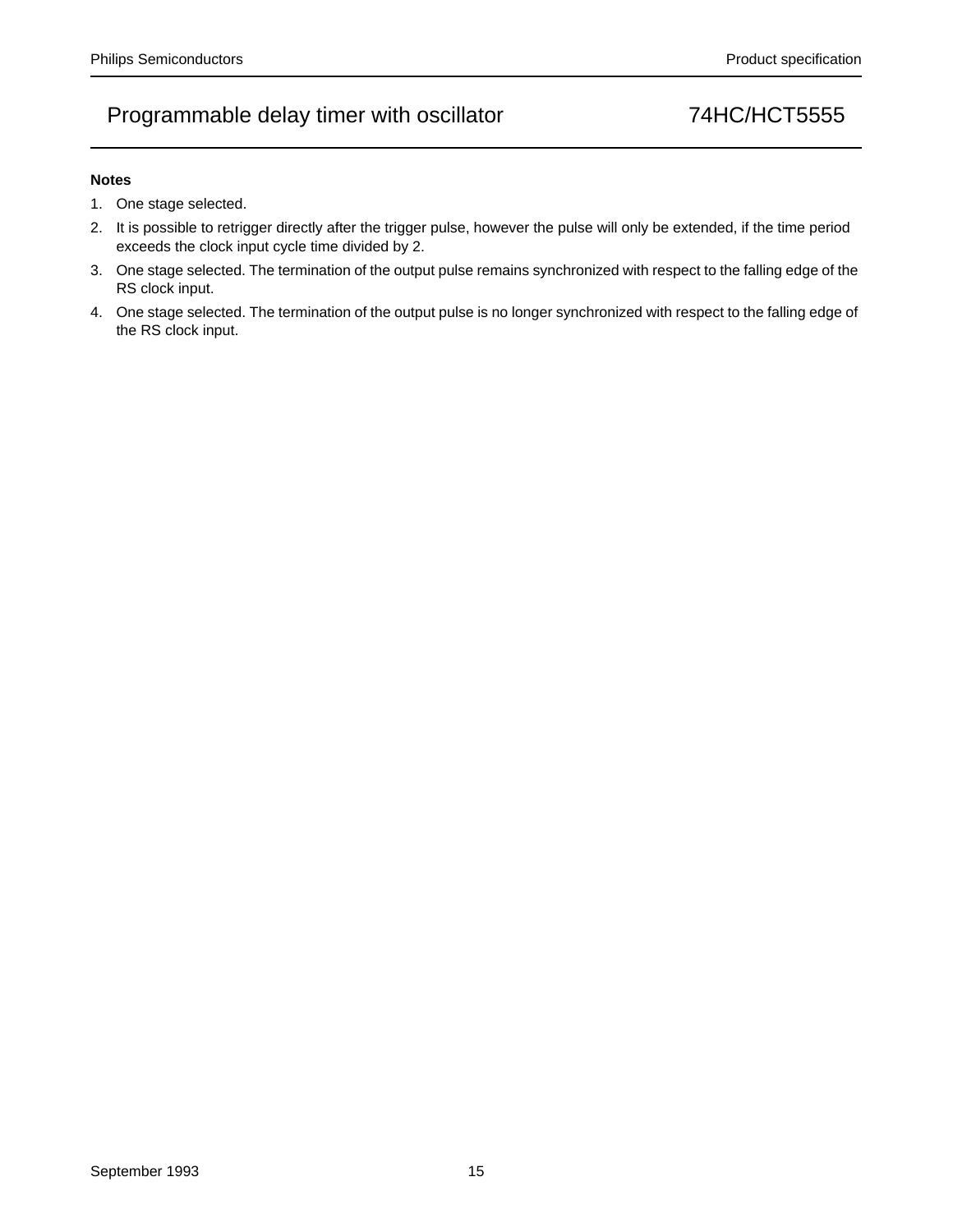### **AC WAVEFORMS**

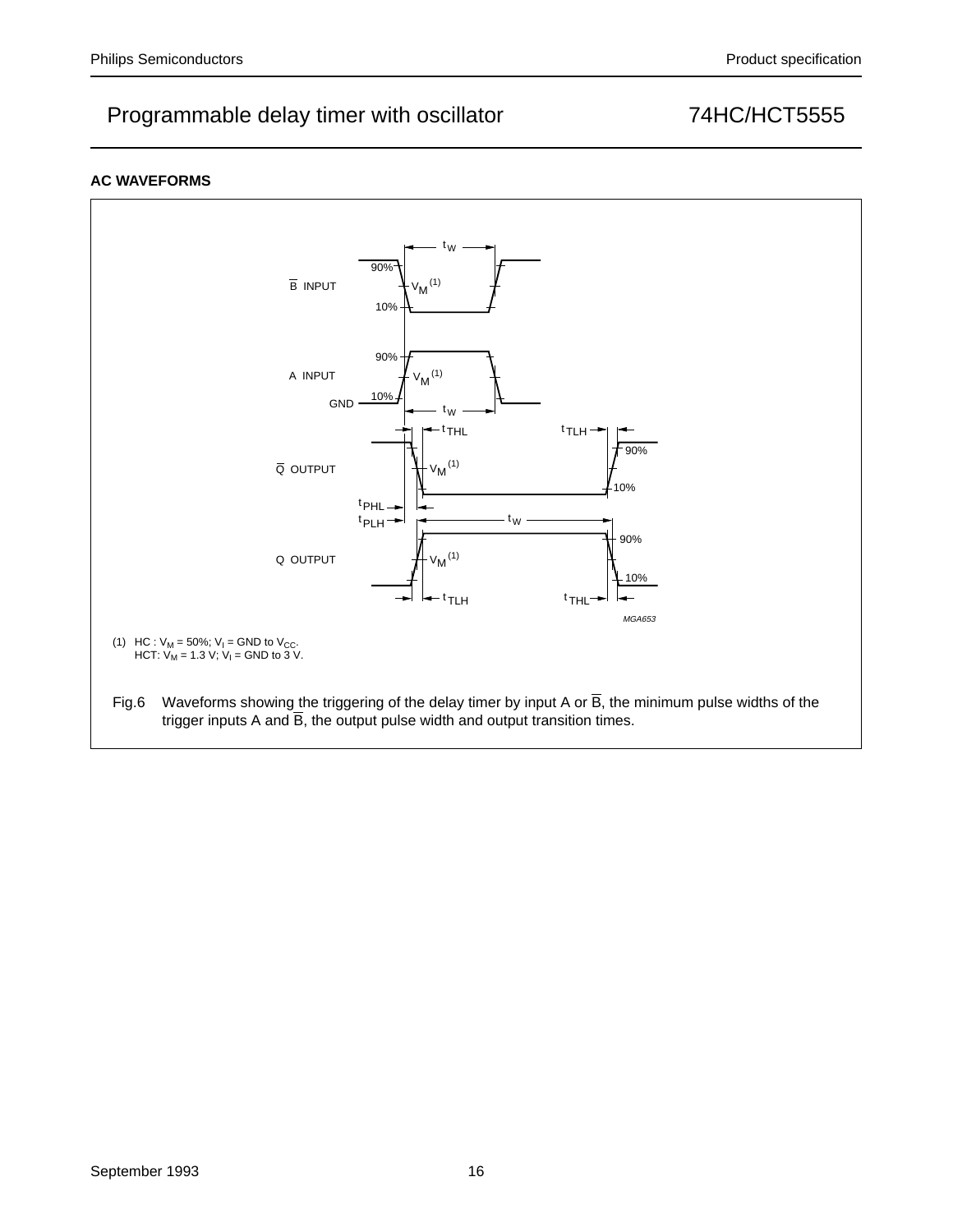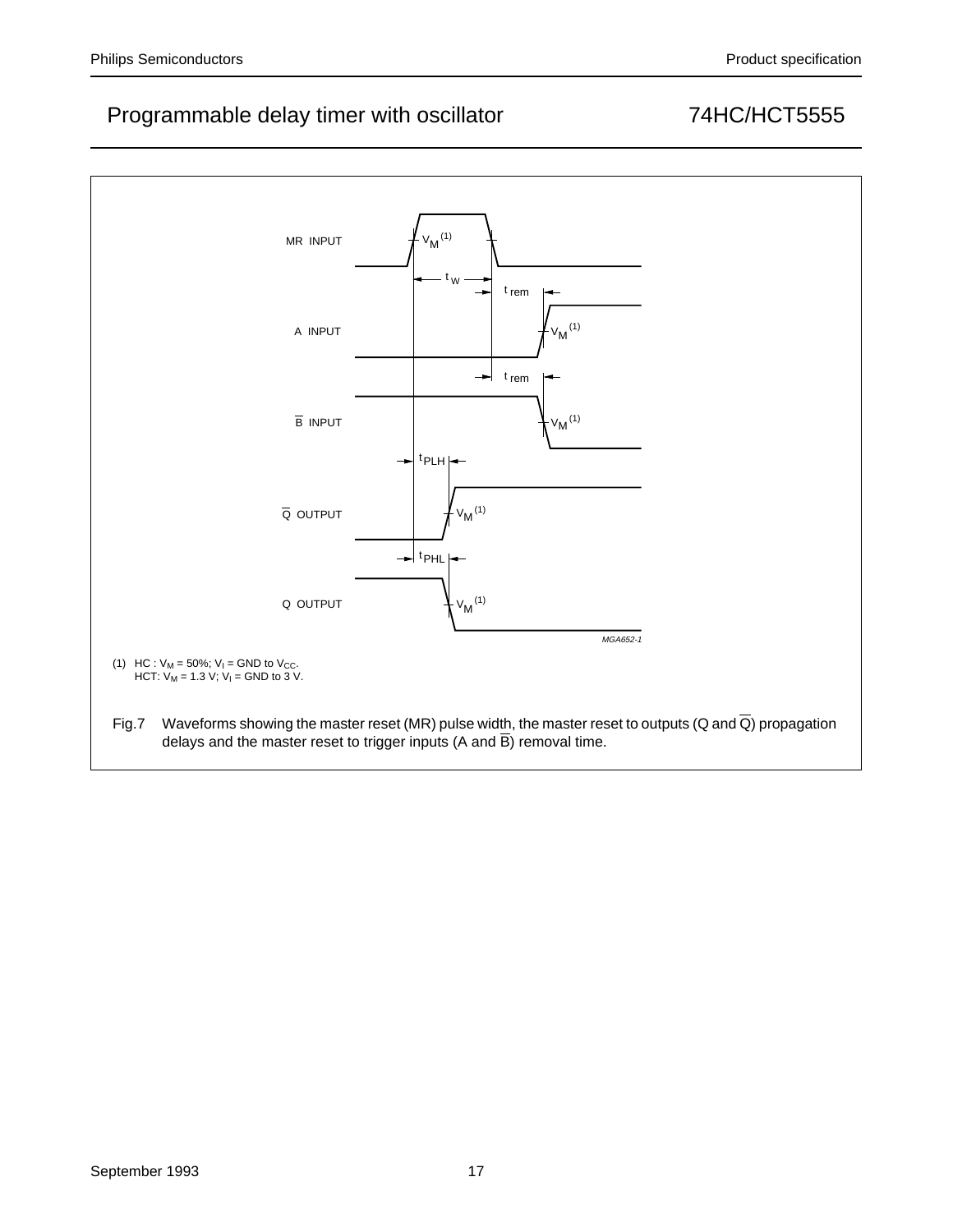

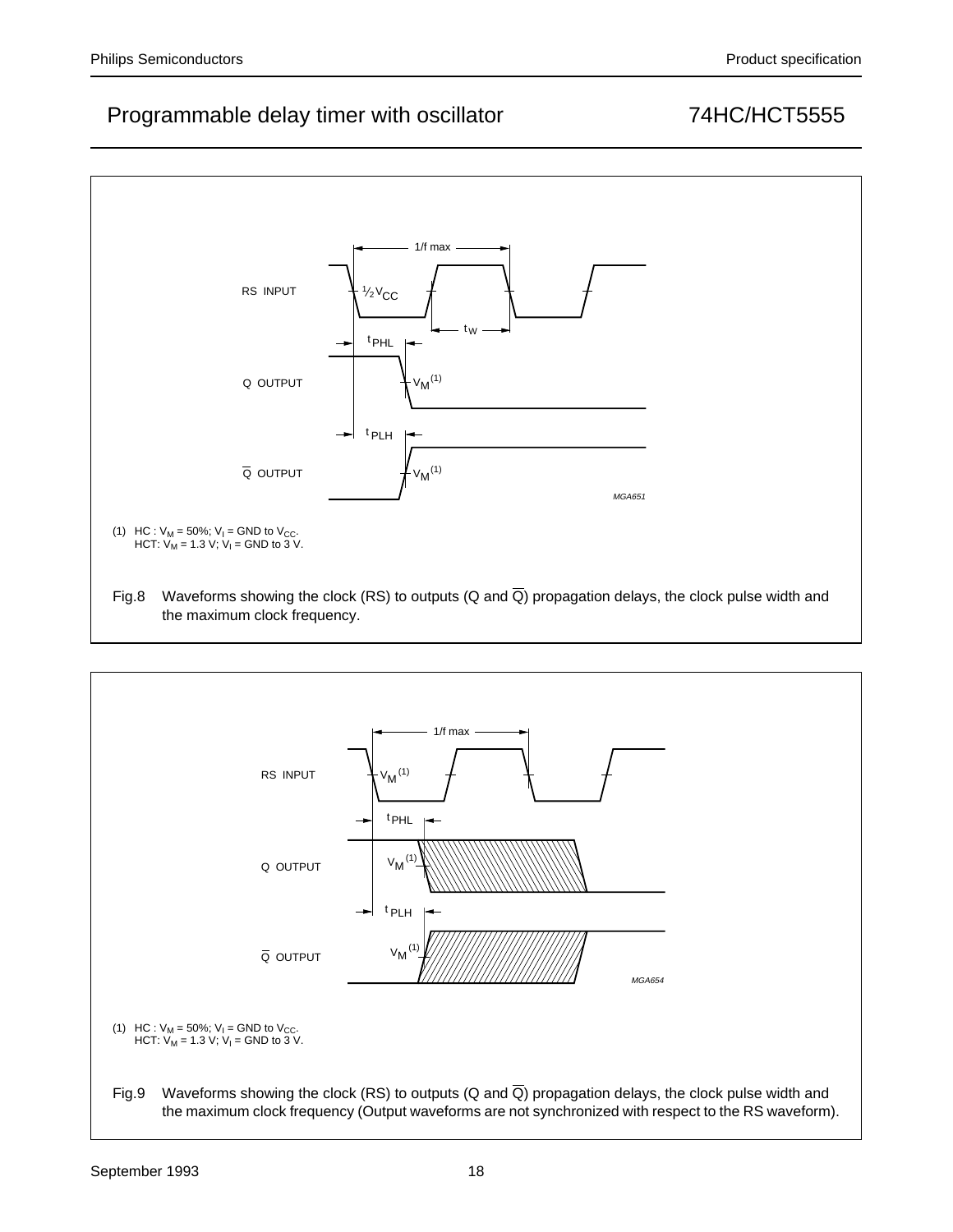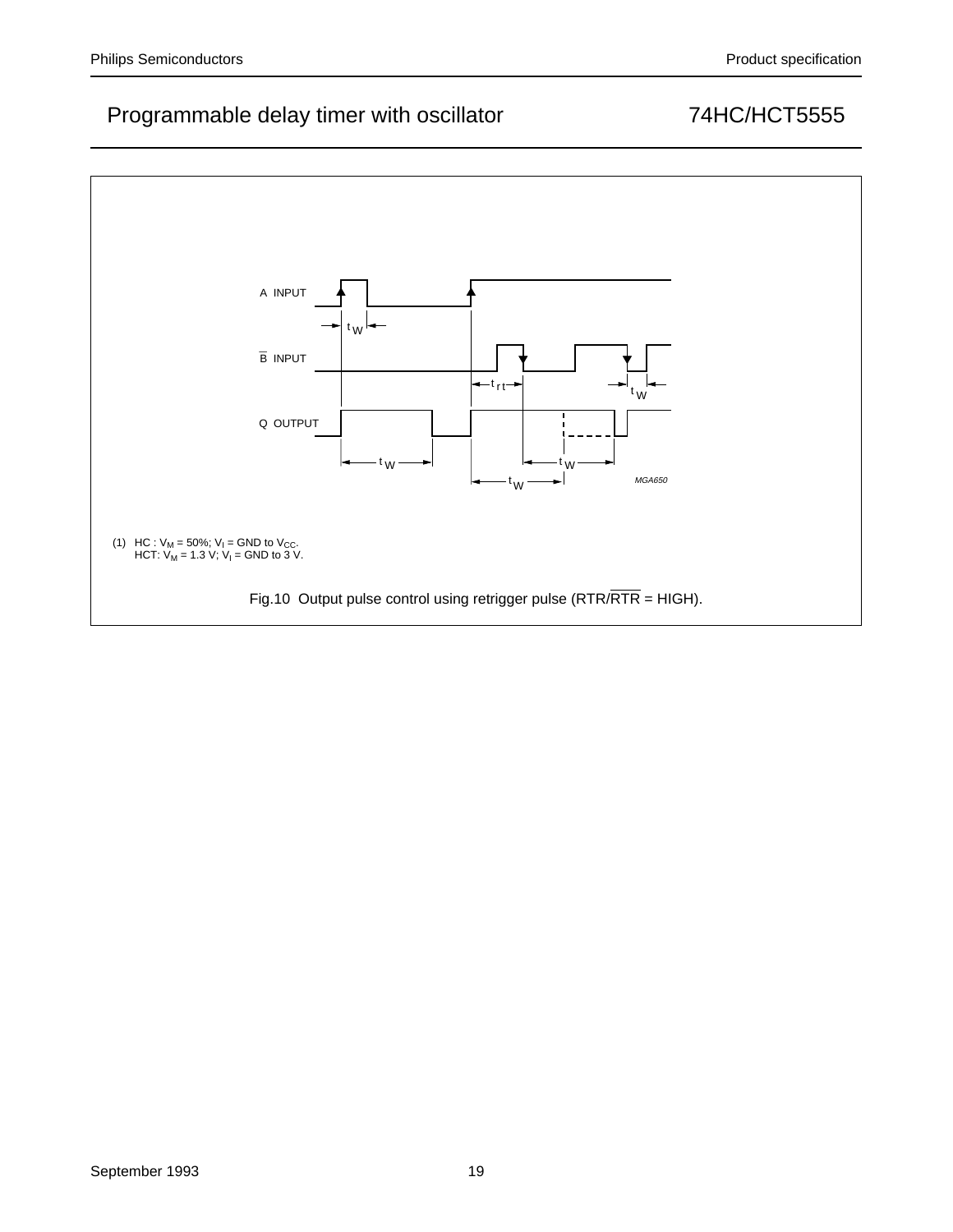### **APPLICATION INFORMATION**

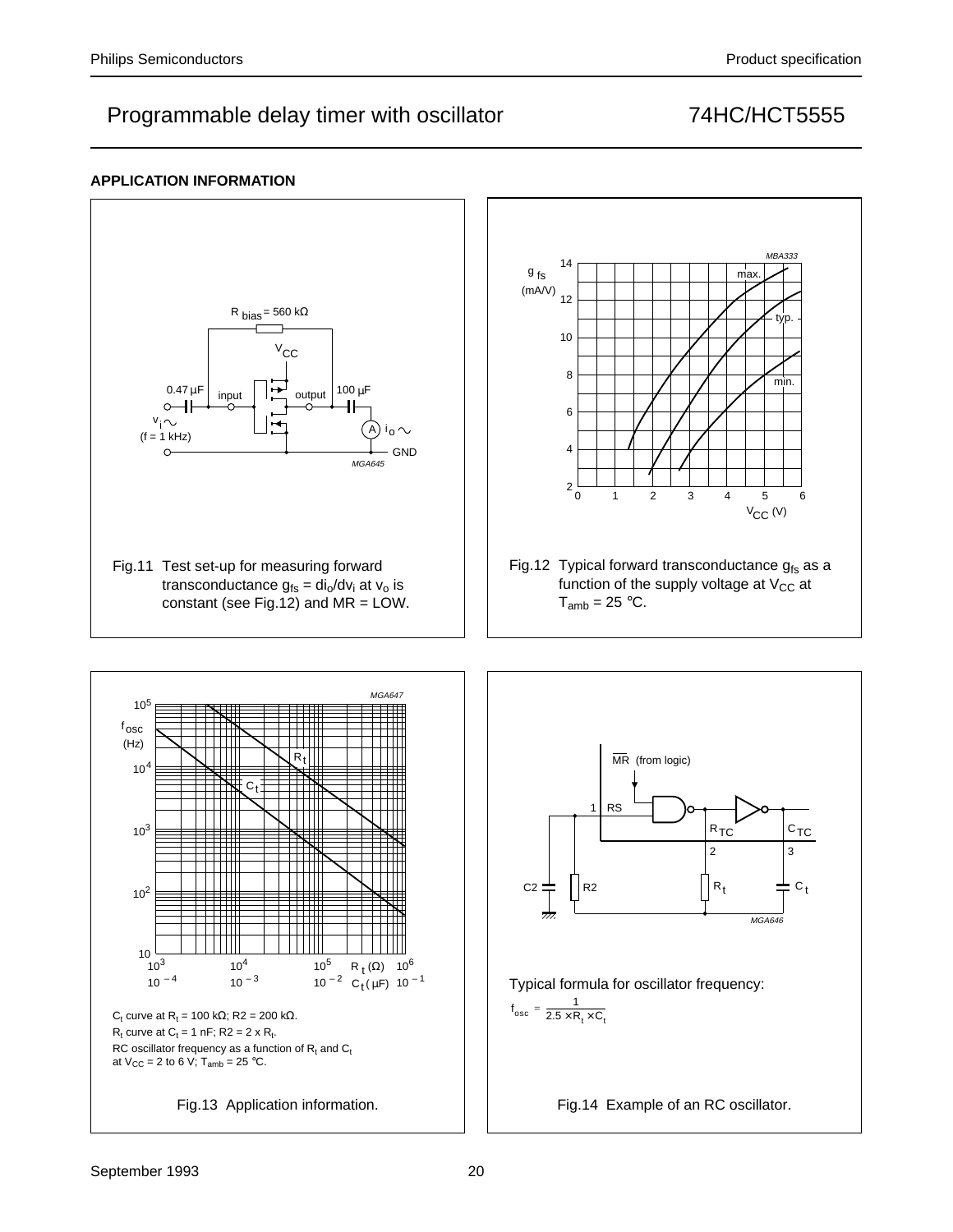#### **Timing Component Limitations**

The oscillator frequency is mainly determined by  $R_tC_t$ , provided R2  $\approx$  $2R_t$  and R2C2 <<  $R_tC_t$ . The function of R2 is to minimize the influence of the forward voltage across the input protection diodes on the frequency. The stray capacitance C2 should be kept as small as possible. In consideration of accuracy,  $C_t$  must be larger than the inherent stray capacitance.  $R_t$  must be larger than the "ON" resistance in series with it, which typically is 280  $\Omega$  at  $V_{CC}$  = 2 V, 130 Ω at V<sub>CC</sub> = 4.5 V and 100  $\Omega$  at V<sub>CC</sub> = 6 V. The recommended values for these components to maintain agreement with the typical oscillation formula are:

 $C_t$  > 50 pF, up to any practical value, 10 kΩ < R<sub>t</sub> < 1 MΩ.

In order to avoid start-up problems,  $R_t$  >> 1 kΩ.

### **Typical Crystal Oscillator**

In Fig.15, R2 is the power limiting resistor. For starting and maintaining oscillation a minimum transconductance is necessary, so R2 should not be too large. A practical value for R2 is 2.2 kΩ. Above 14 MHz it is recommended replacement of R2 by a capacitor with a typical value of 35 pF.

#### **Accuracy**

Device accuracy is very precise for long time delays and has an accuracy of better than 1% for short time delays (1% applies to values  $\geq$  400 ns). Tolerances are dependent on the external components used, either RC network or crystal oscillator.

### **Start-up Using External Clock**

The start of the timing pulse is initiated directly by the trigger pulse (asynchronously with respect to the oscillator clock). Triggering on a clock HIGH or clock LOW results in the following:

- $\bullet$  clock = HIGH; the timing pulse may be lengthened by a maximum of  $t_{\text{W}}/2$  ( $t_{\text{W}}$  = clock pulse width)
- $\bullet$  clock = LOW; the timing pulse may be shortened by a maximum of  $t<sub>W</sub>/2$  $(t<sub>W</sub>)$  = clock pulse width).

This effect can be minimized by selecting more delay stages. When using only one or two delay stages, it is recommended to use an external time base that is synchronized with the negative-edge of the clock.

### **Start-up Using RC Oscillator**

The first clock cycle is ≈35% of a time period too long. This effect can also be minimized by selecting more delay stages.

#### **Start-up Using Crystal Oscillator**

A crystal oscillator requires at least two clock cycles to start-up plus an unspecified period (ms) before the amplitude of the clock signal increases to its expected level. Although this device also operates at lower clock amplitudes, it is recommended to select the continuously running mode (OSC CON = HIGH) to prevent start-up delays.

#### **Termination of the Timing Pulse**

The end of the timing pulse is synchronized with the falling edge of the oscillator clock. The timing pulse may lose synchronization under the following conditions:

• high clock frequency and large number of stages are selected. This depends on the dynamic relationship that exists between the clock frequency and the ripple through delay of the subsequent stages.

### **Synchronization**

When frequencies higher than those specified in the Table 'Synchronization limits' are used, the termination of timing pulse will lose synchronization with the falling edge of the oscillator. The unsynchronized timing pulse introduces errors, which can be minimized by increasing the number of stages used e.g. a 20 MHz clock frequency using all 24 stages will result in a frequency division of 16 777 225 instead of 16 777 216, an error of 0.0005%.

The amount of error increases at high clock frequencies as the number of stages decrease. A clock frequency of 40 MHz and 4 stages selected results in a division of 18 instead of 16, a 12.5% error. Application example:

• If a 400 ns timing pulse was required it would be more accurate to utilize a 5 MHz clock frequency using 1 stage or a 10 MHz clock frequency using 2 stages (due to synchronization with falling edge of the oscillator) than a 40 MHz clock frequency and 4 stages (synchronization is lost).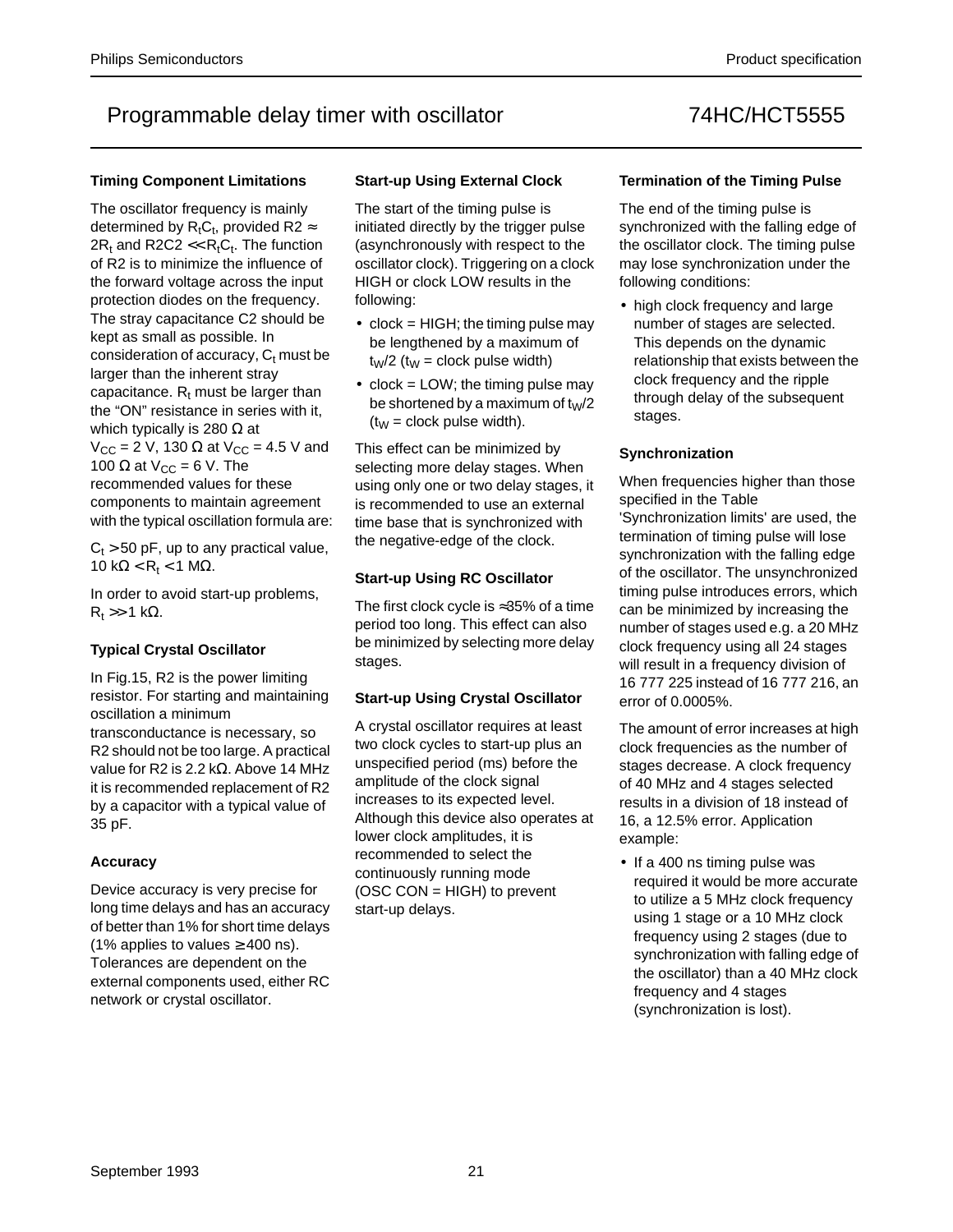#### **Minimum Output Pulse Width**

The minimum output pulse width is determined by the minimum clock pulse width, plus the maximum propagation delay of A,  $\overline{B}$  to Q. The rising edge of Q is dominated by the A,  $\overline{B}$  to Q propagation delay, while the falling edge of Q is dominated by RS to Q propagation delay. These propagation delays are not equal. The

RS to Q propagation delay is some what longer, resulting in inaccurate outputs for extremely short pulses. The propagation delays are listed in the section 'AC Characteristics'. With these numbers it is possible to calculate the maximum deviation (an example is shown in Fig.16). Figure 16 is valid for an external clock where the trigger is synchronized to the falling edge of the clock only. The

graph shows that the minimum programmed pulse width of 100 ns is:

- minimum of 4% too long
- typically 7% too long
- maximum of 10% too long.

### **SYNCHRONIZATION LIMITS**

| <b>NUMBER OF STAGES SELECTED</b> | <b>CLOCK FREQUENCY (TYPICAL)</b> |
|----------------------------------|----------------------------------|
| 1                                | 18 MHz                           |
| $\boldsymbol{2}$                 | 14 MHz                           |
| 3                                | 11 MHz                           |
| 4                                | 9.6 MHz                          |
| $\sqrt{5}$                       | 8.3 MHz                          |
| 6                                | 7.3 MHz                          |
| 7                                | 6.6 MHz                          |
| 8                                | 6 MHz                            |
| ٠                                | $\bullet$                        |
| 17                               | 3.2 MHz                          |
| 18                               | 3.0 MHz                          |
| 19                               | 2.9 MHz                          |
| 20                               | 2.8 MHz                          |
| 21                               | 2.7 MHz                          |
| 22                               | 2.6 MHz                          |
| 23                               | 2.5 MHz                          |
| 24                               | 2.4 MHz                          |